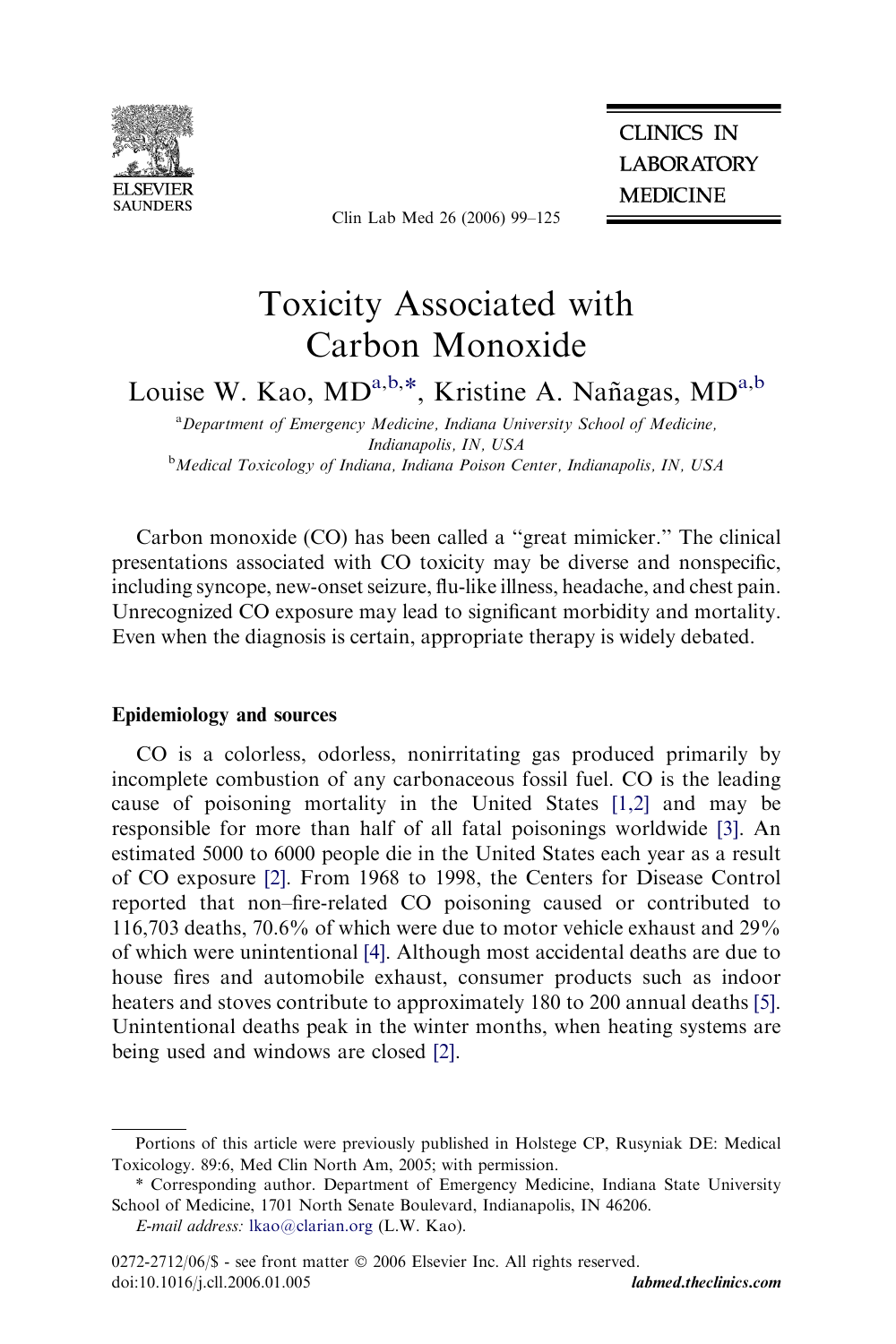Environmental CO exposure is typically less than 0.001%, or 10 ppm [\[6\]](#page-17-0), but it may be higher in urban areas [\[7\].](#page-17-0) The amount of CO absorbed by the body is dependent on minute ventilation, duration of exposure, and concentrations of CO and oxygen in the environment [\[8–11\].](#page-17-0) After cooking with a gas stove, indoor air concentrations of CO may reach 100 ppm [\[7\]](#page-17-0). A cigarette smoker is exposed to an estimated 400 to 500 ppm of CO while actively smoking [\[3\].](#page-17-0) Automobile exhaust may contain as much as 10% (100,000 ppm) CO [\[12\]](#page-17-0). Exposure to 70 ppm may lead to carboxyhemoglobin (CO-Hgb) levels of 10% at equilibrium (approximately 4 hours) [\[1,13\],](#page-16-0) and exposure to 350 ppm may lead to CO-Hgb levels of 40% at equilibrium [\[3,13\].](#page-17-0) The current Occupational Safety and Health Administration permissible limit for CO exposure in workers is 50 ppm averaged over an 8-hour work day [\[14\].](#page-17-0)

In addition to the above sources, CO poisoning has been reported in children riding in the back of pickup trucks [\[15\],](#page-17-0) recreational boaters [\[16,17\]](#page-17-0), factory workers operating propane-powered forklifts [\[18–20\],](#page-17-0) and persons in an ice skating rink using propane-powered resurfacing machines [\[21,22\]](#page-17-0). Fatalities are reported in the cases of recreational boaters swimming underneath the swim platform near the boat exhaust [\[23\]](#page-17-0) and campers using gas-powered stoves in outdoor tents [\[24\].](#page-17-0) In the winter, misuse of a gas stove or burning charcoal briquettes for heating purposes is predictive of high CO-Hgb levels [\[25–27\].](#page-18-0) Another source is methylene chloride, a solvent found in paint remover and aerosol propellants, which is converted by the liver to CO after exposure [\[28–30\].](#page-18-0)

Endogenous production of CO occurs during heme catabolism by heme oxygenase but should not produce CO-Hgb levels in excess of 1%. However, in hemolytic anemia, CO-Hgb may increase to 3% to 4% [\[12,31,32\]](#page-17-0). Severe sepsis has also been shown to elevate endogenous CO production [\[33\].](#page-18-0)

A patient who presents from a house fire or after a suicide attempt with automobile exhaust may not represent a diagnostic dilemma. However, a family presenting with symptoms of nausea and vomiting or a patient with a headache that is improving can easily be misdiagnosed and discharged back to the dangerous environment where they may subsequently suffer more serious exposures.

# Pathophysiology

## Hemoglobin binding

The pathophysiology of CO poisoning was initially thought to be due exclusively to the cellular hypoxia imposed by replacing oxyhemoglobin with CO-Hgb and producing a relative anemia [\[34\].](#page-18-0) CO binds to hemoglobin with an affinity more than 200 times that of oxygen [\[8,35,36\]](#page-17-0). It causes a leftward shift in the oxygen–hemoglobin dissociation curve, decreasing oxygen delivery to the tissues and resulting in tissue hypoxia [\[36\]](#page-18-0).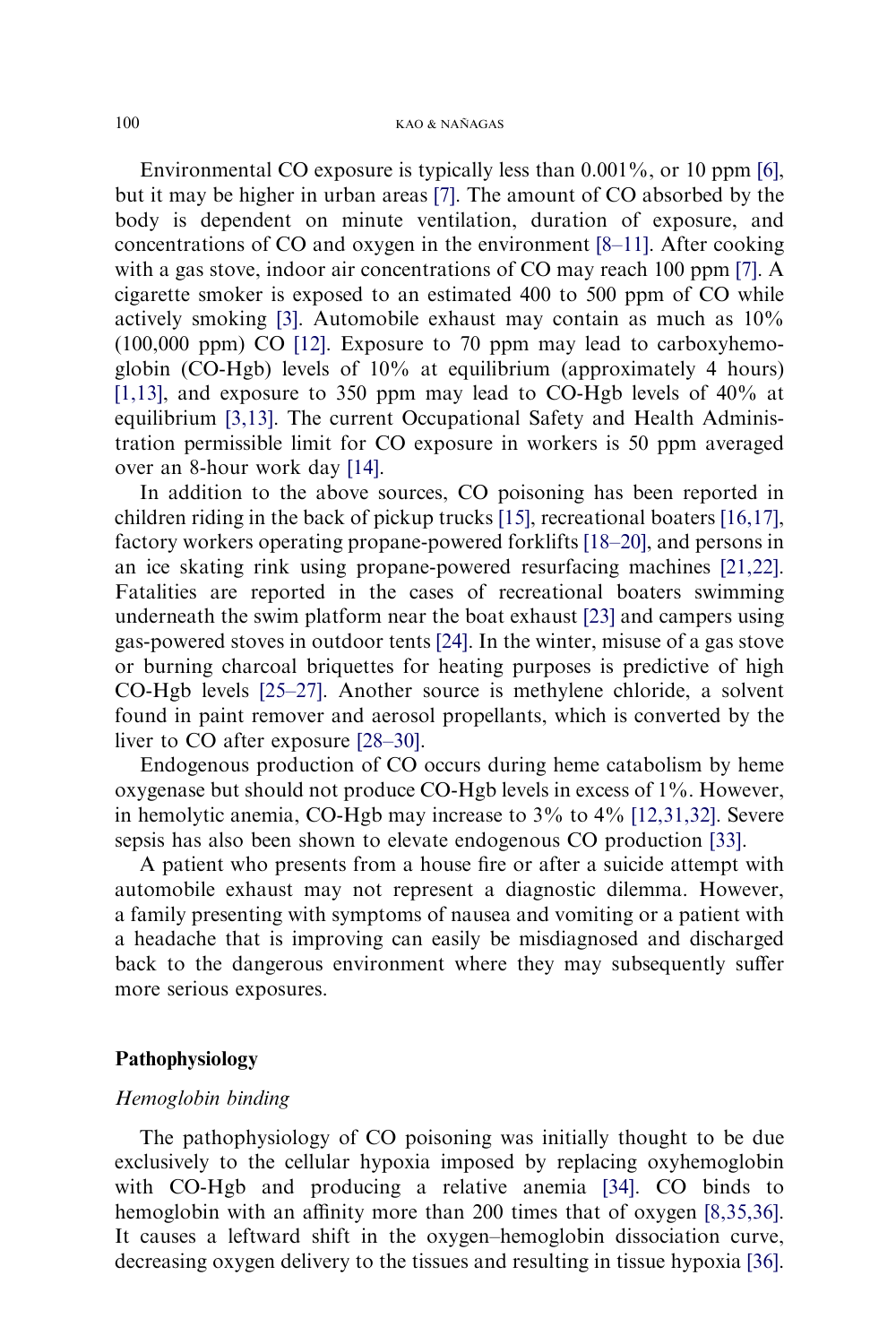#### Direct cellular toxicity

CO poisoning is much more complex than was initially presumed, and it clearly has mechanisms of toxicity beyond the formation of CO-Hgb. In a classic study, Goldbaum and colleagues [\[37\]](#page-18-0) demonstrated that dogs breathing 13% CO died within 1 hour after achieving CO-Hgb levels from 54% to 90%. However, exchange transfusion with blood containing 80% CO-Hgb to otherwise healthy dogs resulted in no toxic effects, despite resultant CO-Hgb levels of 57% to 64%, suggesting that CO toxicity is not dependent on CO-Hgb formation. Other studies have corroborated the findings of morbidity and mortality due to CO poisoning independent of hypoxia or CO-Hgb formation [\[38–42\].](#page-18-0)

The current understanding of the pathophysiology of CO poisoning relates its clinical effects to a combination of hypoxia/ischemia due to CO-Hgb formation and direct CO toxicity at the cellular level. This combination helps to explain why CO-Hgb levels do not correlate with the severity of clinical effects [\[43–47\].](#page-18-0) An outline of some of the proposed mechanisms is presented in [Fig. 1.](#page-3-0)

#### Protein binding (cytochromes, myoglobin, guanylyl cyclase)

CO binds to many heme-containing proteins other than hemoglobin, including cytochromes, myoglobin, and guanylyl cyclase. CO binds to cytochrome a3 in vitro [\[48,49\],](#page-18-0) and the disruption of oxidative metabolism may lead to the generation of oxygen free radicals [\[50,51\]](#page-19-0). Cellular respiration may also be impaired by inactivation of mitochondrial enzymes and impaired electron transport from oxygen radicals (ie, peroxynitrite) produced after CO exposure [\[50,52,53\].](#page-19-0) Cellular energy metabolism is inhibited even after normalization of CO-Hgb levels [\[47,54\],](#page-18-0) which may explain the prolonged clinical effects after CO-Hgb levels decrease [\[9\].](#page-17-0) Binding to myoglobin may reduce oxygen availability in the heart and lead to arrhythmias and cardiac dysfunction [\[9,55,56\]](#page-17-0); it may also contribute to direct skeletal muscle toxicity and rhabdomyolysis [\[57–60\].](#page-19-0) CO also stimulates guanylyl cyclase, which increases cyclic guanylyl monophosphate, resulting in cerebral vasodilatation, which has been associated with loss of consciousness in an animal model of CO poisoning [\[61,62\].](#page-19-0)

## Nitric oxide

The role of nitric oxide (NO) and other oxygen free radicals has been extensively researched in the setting of CO poisoning. Many animal studies have shown cerebral vasodilatation after exposure to CO, which is temporally associated with loss of consciousness and increased NO levels [\[63–66\]](#page-19-0). This evidence has led to speculation that, clinically, syncope may be related to NOmediated cerebral vessel relaxation and low blood flow. NO is also a peripheral vasodilator [\[67\]](#page-19-0) and may result in systemic hypotension, although this effect has not been studied in the setting of CO poisoning. However, the presence of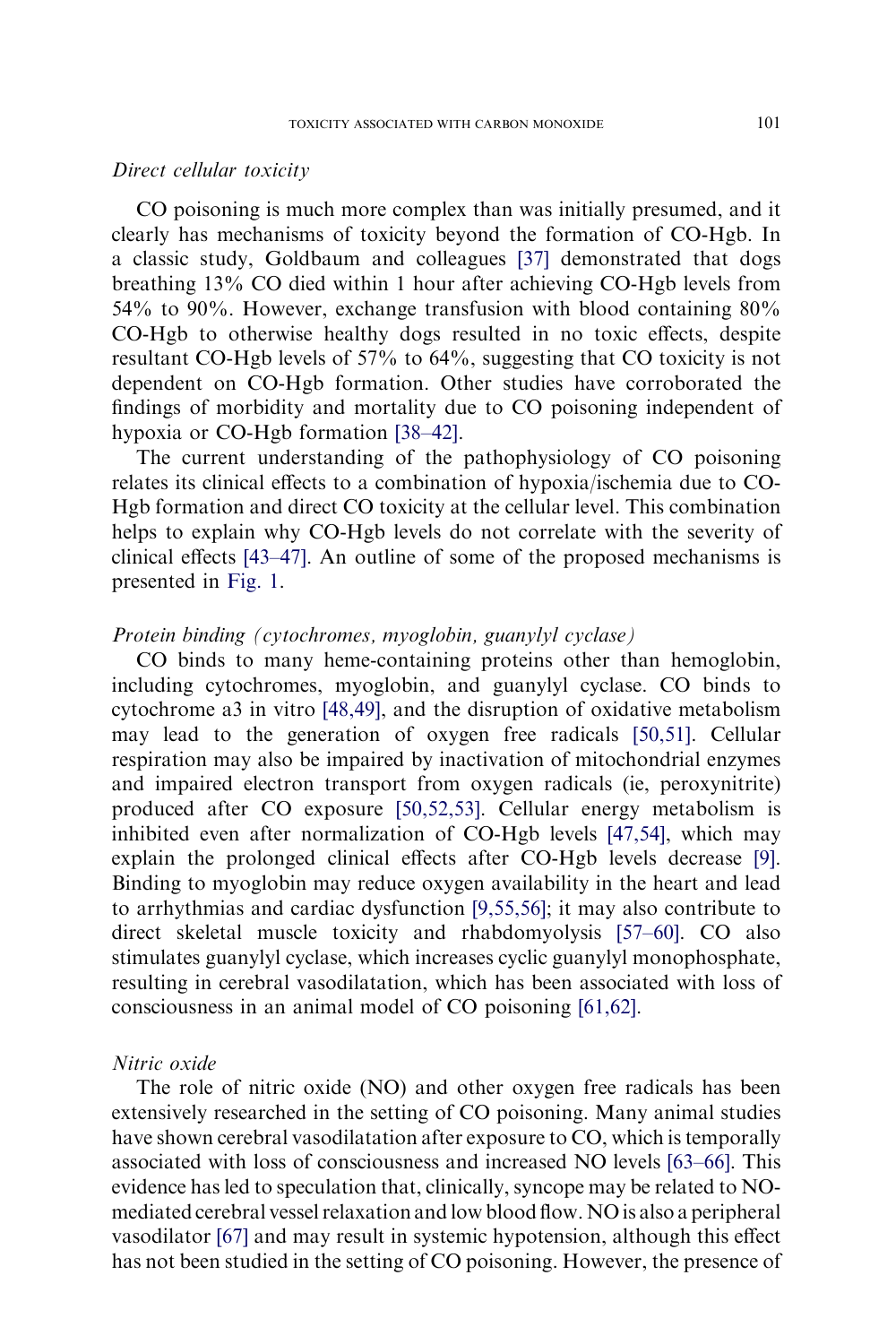<span id="page-3-0"></span>

Fig. 1. Proposed pathophysiology of CO poisoning. \*Potential hyperbaric oxygen therapy target. CE, clinical effect.

systemic hypotension in CO poisoning is correlated with the severity of cerebral lesions, particularly in watershed areas of perfusion (ie, basal ganglia, white matter, hippocampus) [\[9,46,68–71\]](#page-17-0).

NO also appears to play a pivotal role in a cascade of events culminating in oxidative damage to the brain, which may be responsible for the clinical syndrome of delayed neurologic sequelae (DNS) [\[72\]](#page-20-0). NO may affect the adherence of neutrophils to the endothelium, potentially by affecting the function of neutrophil adhesion molecules such as  $B_2$ -integrin [\[52,72\]](#page-19-0). Neutrophil adherence to the microvasculature appears to lead to xanthine oxidase activation, oxidative radical formation, oxidative damage, and ultimately to brain lipid peroxidation, which is thought to be the underlying process responsible for the clinical syndrome of DNS [\[50,52,66,72–76\].](#page-19-0)

Brain lipid peroxidation after CO exposure appears to be a postischemic reperfusion phenomenon, mediated by alterations in cerebral blood flow as well as oxidative free radical damage [\[50,51,66,73,76–78\].](#page-19-0) A period of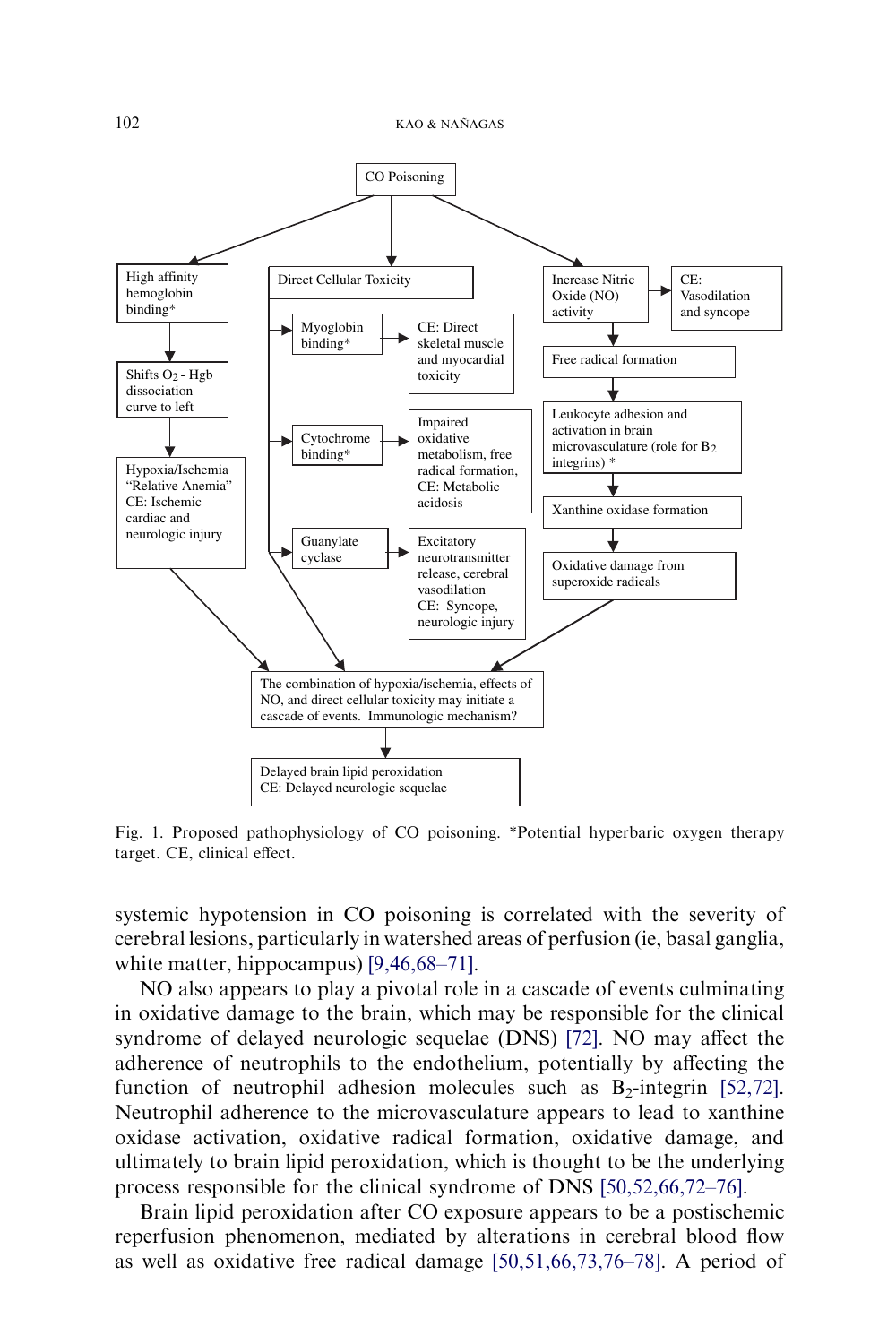hypotension and unconsciousness may be required for lipid peroxidation to occur [\[76\].](#page-20-0) Although the exact sequence of events is not known, the experimental administration of nitric oxide synthase inhibitors has been found to inhibit both cerebral vasodilatation [\[41\]](#page-18-0) and oxidative damage [\[66\].](#page-19-0) Newer research has postulated an immune-mediated mechanism of DNS. Rats made immunologically tolerant to myelin basic protein (MBP) before CO poisoning did not suffer learning decrements, nor did they exhibit the typical degree of brain histologic changes seen in rats that were not immunologically tolerant. The authors hypothesize that CO poisoning induces biochemical and antigenic changes in MBP, which may react with products of lipid peroxidation to produce an immunologic cascade [\[79\]](#page-20-0).

Other potential mechanisms of CO toxicity include excitotoxicity (ie, glutamate-mediated neuronal injury) [\[80–82\],](#page-20-0) increased atherogenesis [\[83,84\],](#page-20-0) involvement with cytochrome p450 [\[9,85\]](#page-17-0), and apoptosis [\[80\].](#page-20-0) Further research is likely to continue to elucidate the complex pathophysiology of CO poisoning.

#### Clinical effects: acute

The clinical effects of CO poisoning are diverse and easily confused with other illnesses, such as nonspecific viral illness, benign headache, and various cardiovascular and neurologic syndromes [\[6,25,86–88\].](#page-17-0) [Box 1](#page-5-0) lists common signs and symptoms reported in the literature [\[1,6,89\].](#page-16-0)

Initial symptoms after CO exposure include headache, nausea, and dizziness [\[90,91\]](#page-20-0). As exposure increases, patients develop more pronounced and severe symptoms, with oxygen-dependent organs (the brain and the heart) showing the earliest signs of injury.

Early neurologic manifestations include dizziness and headache. Increasing exposure may produce altered mental status, confusion, syncope, seizure, acute stroke-like syndromes, and coma. Isolated seizures have been reported in pediatric patients [\[92,93\]](#page-20-0). Abnormalities on neuroimaging studies, particularly bilateral globus pallidus lesions, are often seen in significant CO poisoning [\[94–97\].](#page-20-0) The presence of systemic hypotension in CO poisoning is correlated with the severity of central nervous system structural damage [\[9,46,68–71\]](#page-17-0).

Early cardiovascular effects of CO poisoning are manifested by tachycardia in response to hypoxia [\[98\].](#page-21-0) More significant exposures result in hypotension, dysrhythmia, ischemia, infarction, and, in extreme cases, cardiac arrest. Early deaths after CO exposure may be due to cardiac dysrhythmias [\[45,50\].](#page-18-0) Hypotension may result from myocardial injury due to hypoxia/ischemia, direct myocardial depressant activity from myoglobin binding, peripheral vasodilatation, or a combination of these factors[\[78\].](#page-20-0) It may persist even after neurologic and metabolic symptoms have resolved [\[99\]](#page-21-0).

CO poisoning exacerbates underlying cardiovascular disease, making this group of patients particularly susceptible to cardiovascular disturbances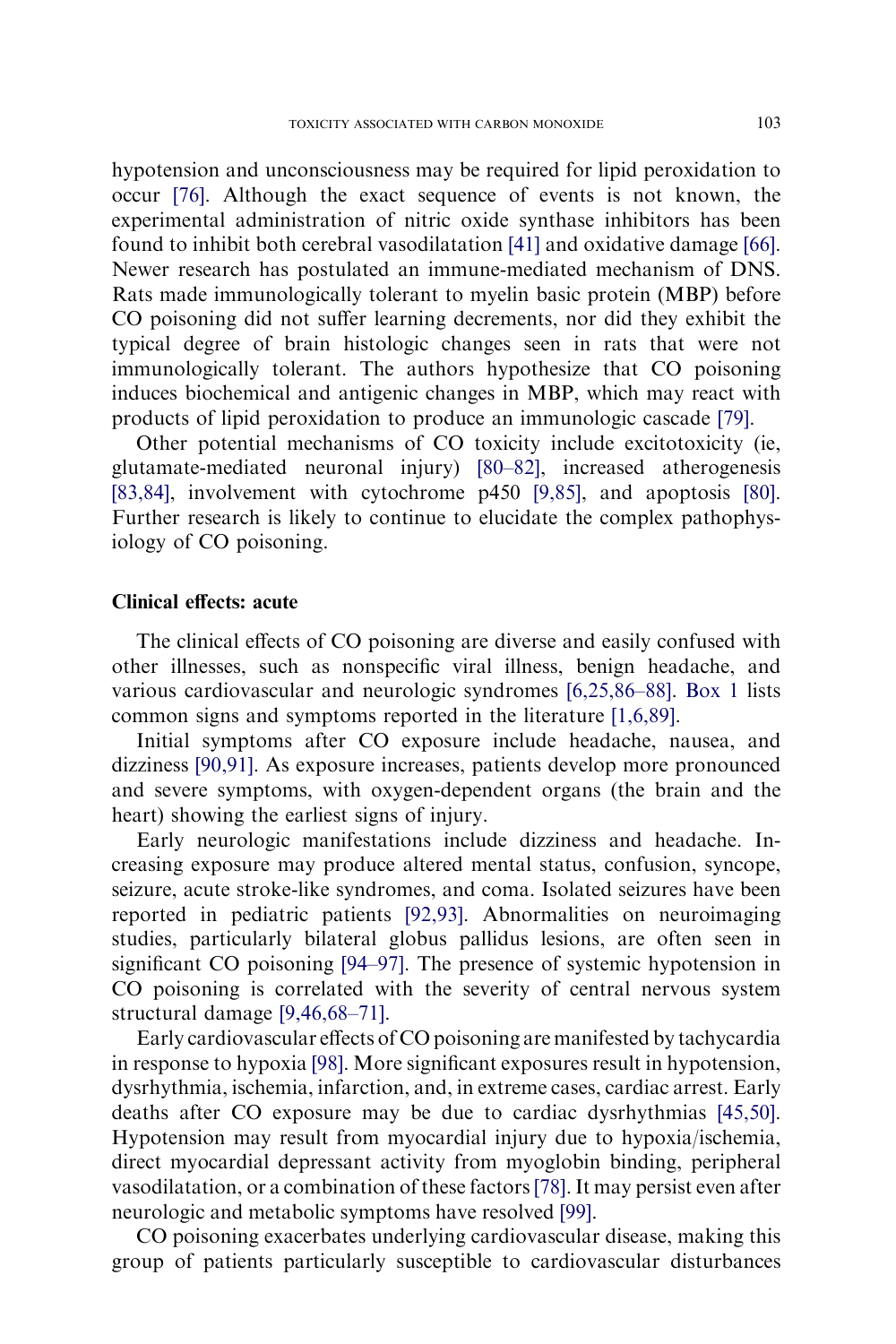# Box 1. Clinical signs and symptoms associated with carbon monoxide poisoning

Mild

- Headache
- Nausea
- Vomiting
- **•** Dizziness
- Blurred vision

# **Moderate**

- Confusion
- Syncope
- Chest pain
- Dyspnea
- Weakness
- Tachycardia
- Tachypnea
- Rhabdomyolysis

Severe

- Palpitations
- Dysrhythmias
- Hypotension
- Myocardial ischemia
- Cardiac arrest
- Respiratory arrest
- Noncardiogenic pulmonary edema
- Seizures
- Coma

Data from Cobb N, Etzel RA. Unintentional carbon monoxide-related deaths in the United States, 1979 through 1988. JAMA 1991;266(5):659–63; and Forbes WH, Sargent F, Roughton FJW. The rate of carbon monoxide uptake by normal men. Am J Physiol 1945;143(4):594–608.

[\[100,101\]](#page-21-0). Low-level experimental CO exposures producing CO-Hgb levels from 2% to 6% in patients who had documented coronary artery disease have produced dysrhythmias and decreased latency to the development of cardiac ischemia during stress testing [\[102–104\]](#page-21-0). CO exposure lowers the threshold for malignant ventricular dysrhythmias [\[55\].](#page-19-0) In patients with undiagnosed underlying coronary artery disease, CO exposure may act as a stress test, much like anemia. Even in healthy volunteers, CO exposure has been found to result in nonspecific ECG changes [\[91\]](#page-20-0). Myocardial infarction has been reported in CO poisoning in the absence of underlying coronary disease [\[105\]](#page-21-0).

<span id="page-5-0"></span>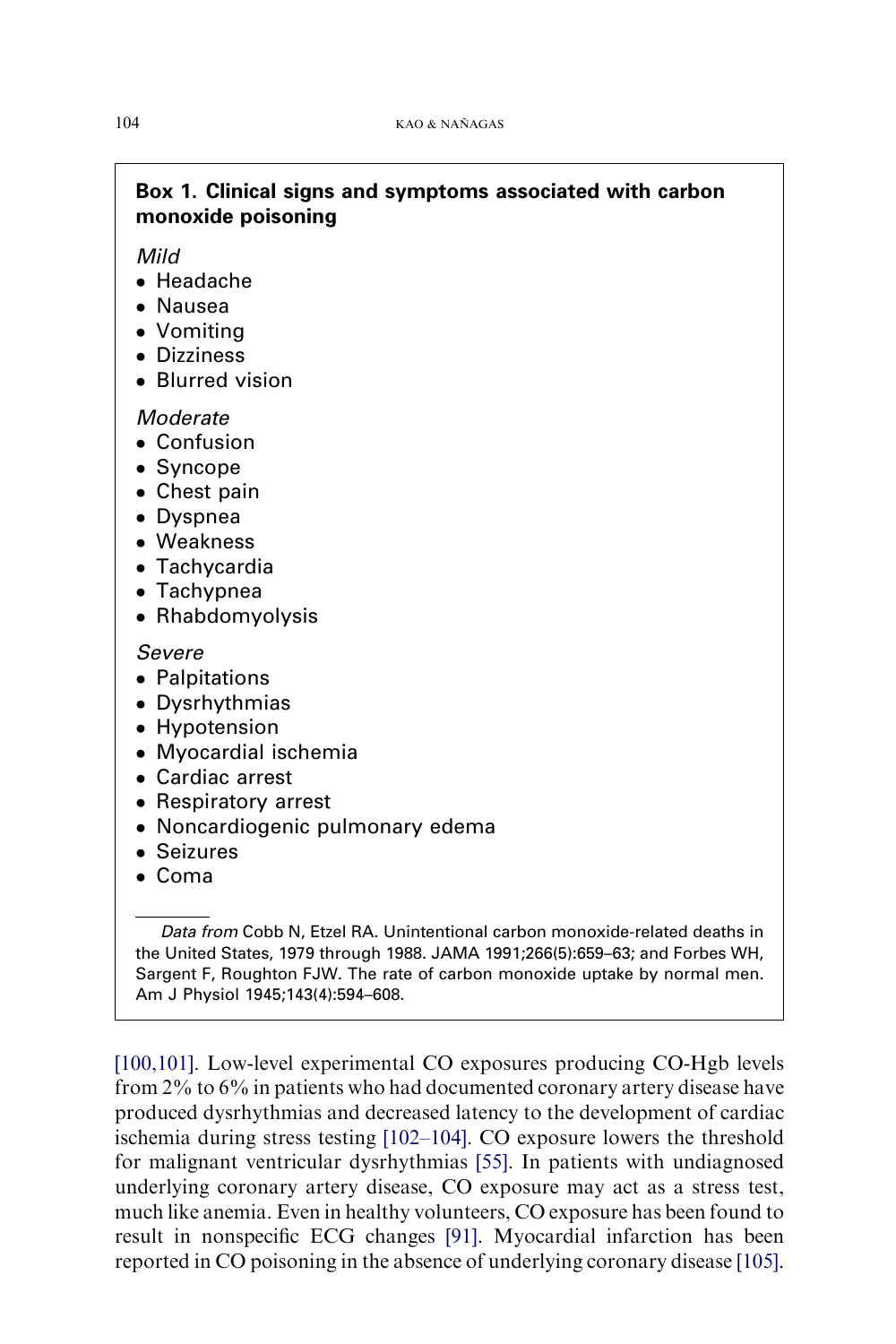CO poisoning may also result in rhabdomyolysis and acute renal failure, potentially as a direct toxic effect of CO on skeletal muscle [\[57–59\]](#page-19-0). Cutaneous blisters [\[106\]](#page-21-0) and noncardiogenic pulmonary edema [\[107–109\]](#page-21-0) have been reported in patients with severe CO poisoning. The ''cherry red'' skin color often discussed in textbooks is not commonly seen in practice [\[6,50,107\].](#page-17-0)

CO binds more tightly to fetal than adult hemoglobin, making infants particularly vulnerable to its effects [\[110\].](#page-21-0) Occult CO poisoning may present as an acute life-threatening event in the infant [\[111\]](#page-21-0). Even older pediatric patients are more susceptible to the effects of CO because of their higher metabolic rate and oxygen uptake [\[112,113\].](#page-21-0) Symptoms in pediatric patients are often nonspecific, such as nausea and vomiting, and may easily be misdiagnosed as a viral illness[\[88,111\]](#page-20-0). An increased incidence of syncope and lethargy is reported in the pediatric population compared with adults [\[112\]](#page-21-0).

CO exposure in the pregnant patient presents a unique scenario. CO crosses the placenta readily, and animal studies have shown that, with maternal CO exposure, fetal CO-Hgb levels reach a higher peak and eliminate more slowly than maternal CO-Hgb [\[114,115\].](#page-21-0) In humans, adverse fetal outcomes, such as stillbirth, anatomic malformations, and neurologic disability, are clearly associated with more severe maternal exposure [\[116–](#page-21-0) [119\]](#page-21-0). However, even in mildly symptomatic mothers, the effects on the fetus may be severe, including anatomic malformations and fetal demise [\[117,120\].](#page-21-0) When autopsy is performed, fetal brain damage is generally apparent, particularly in the basal ganglia and globus pallidus [\[116,121\].](#page-21-0) Earlier gestational age of the fetus during CO exposure has been associated with anatomic malformations, whereas functional disturbances and poor neurologic development are reported after CO exposure at any gestational age [\[116,117,122,123\].](#page-21-0)

#### Clinical effects: delayed

The effects of CO are not confined to the period immediately after exposure. Persistent or delayed neurologic effects have also been reported. Most intriguing is a syndrome of apparent recovery from acute CO poisoning followed by behavioral and neurologic deterioration after a latency period of 2 to 40 days. This syndrome, often referred to as DNS, may manifest as almost any conceivable neurologic or psychiatric symptom, including memory loss, confusion, ataxia, seizures, urinary and fecal incontinence, emotional lability, disorientation, hallucinations, parkinsonism, mutism, cortical blindness, psychosis, and gait and other motor disturbances [\[100,124–128\]](#page-21-0).

The true prevalence of DNS is difficult to determine, with estimates ranging from less than  $1\%$  to  $47\%$  of patients after CO poisoning [\[44,108,125–](#page-18-0) [127,129–131\]](#page-18-0). The large variability in prevalence is at least partially explained by a lack of consistency in defining DNS using clinical, subclinical (eg, neuropsychometric testing results), self-reported, or combination criteria.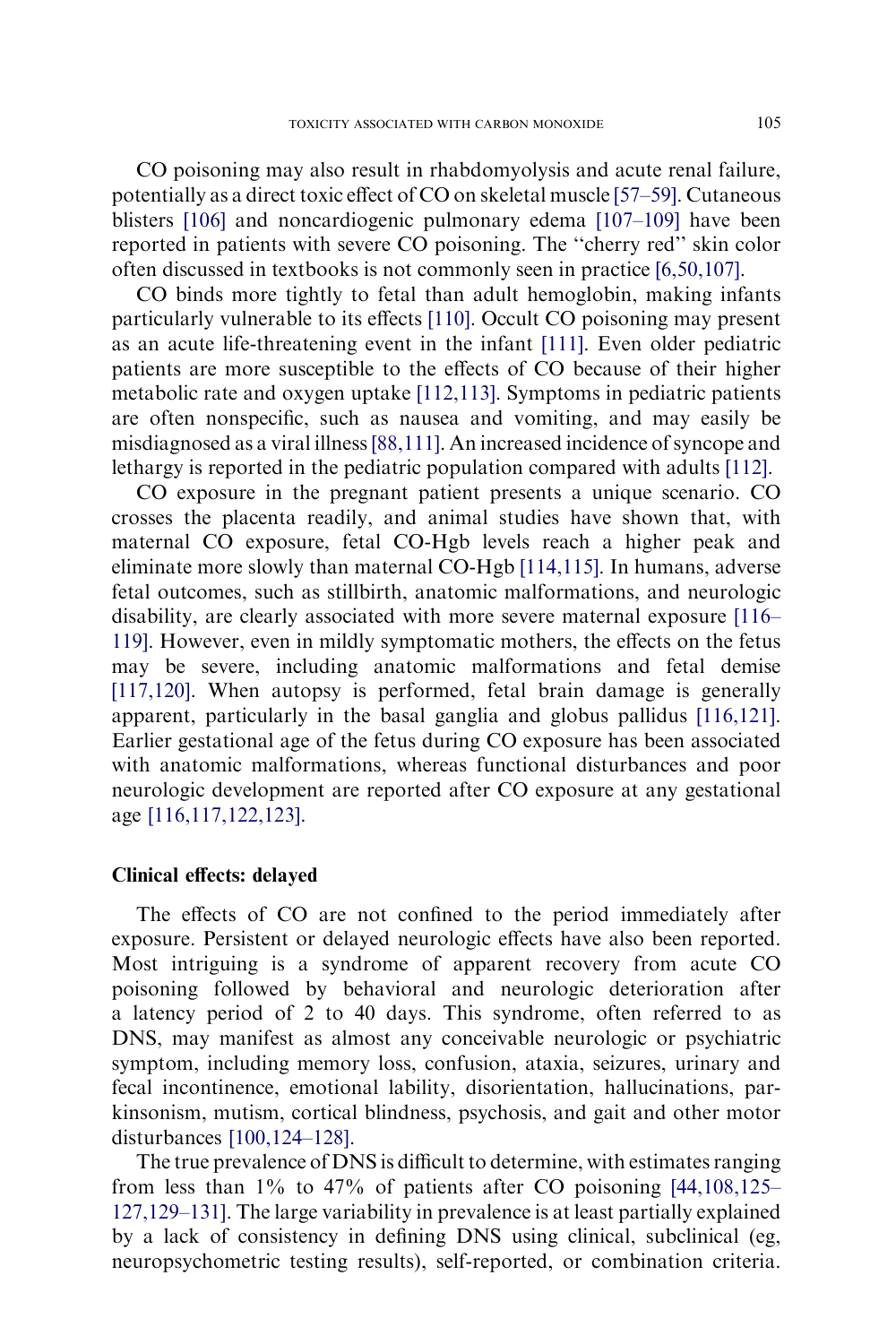The two largest case series are from Korea, where CO poisoning is common because of the use of coal stoves for cooking and heating [\[125,126\].](#page-22-0) Of 2360 victims of acute CO poisoning, DNS were diagnosed in 65 patients. Symptoms included mental deterioration, memory impairment, gait disturbance, urinary and fecal incontinence, and mutism. The rate of DNS in this series was 2.75% of all CO-poisoned patients and 11.8% of the subset of hospitalized patients. The lucid interval between recovery from the initial exposure and development of DNS was 2 to 40 days (mean 22.4 days). Of those patients who were followed, 75% recovered within 1 year. The incidence of DNS increased with the duration of unconsciousness experienced by the patient and with age greater than 30 [\[126\]](#page-22-0). Another large series reporting on 2967 patients who had CO poisoning had findings almost identical to the cohort already described. More than 90% of patients who developed DNS in this series were unconscious during the acute intoxication, and the incidence of DNS was disproportionally higher in older patients (50–79 years) and nonexistent in patients less than 30 years of age [\[125\]](#page-22-0).

In general, patients who present with a more symptomatic initial clinical picture are the most likely to develop persistent or delayed neurologic sequelae. DNS occurs most frequently in patients who present comatose, in older patients, and perhaps in those with a prolonged exposure [\[19,](#page-17-0) [44,125,126,129,131–134\].](#page-17-0) Neuropsychometric testing abnormalities have been associated with decreased level of consciousness at presentation, particularly when the duration of unconsciousness exceeds 5 minutes [\[129,133\]](#page-22-0).

Various definitions of DNS are used by investigators; the term may refer to clinical symptoms, neuropsychometric test abnormalities, or a combination of the two. Although using gross neurologic abnormalities to define DNS may underestimate subtle cognitive dysfunction, neuropsychometric testing may reveal subclinical and perhaps temporary cognitive dysfunction of unknown clinical and prognostic significance. Abnormalities found on neuropsychometric testing in CO-exposed patients may be partially explained by confounders. Patients who are acutely ill, suicidal, depressed, or have coingestion of other intoxicants may perform poorly on these tests [\[135–138\].](#page-22-0) In addition, these patients generally do not have a baseline for comparison [\[9,139\].](#page-17-0) Despite these limitations, neuropsychometric testing provides an objective measure of cognitive function that can be used to screen and follow CO-poisoned patients.

## Clinical effects: chronic

Although some authors have hypothesized that chronic CO poisoning may be more pervasive and cause more morbidity and mortality than is currently recognized, the evidence to substantiate these claims is less than compelling, partially because of the inherent difficulties in quantifying both degree of exposure and degree of neurologic impairment [\[140–143\].](#page-22-0) Case reports and case series have been published that describe a syndrome of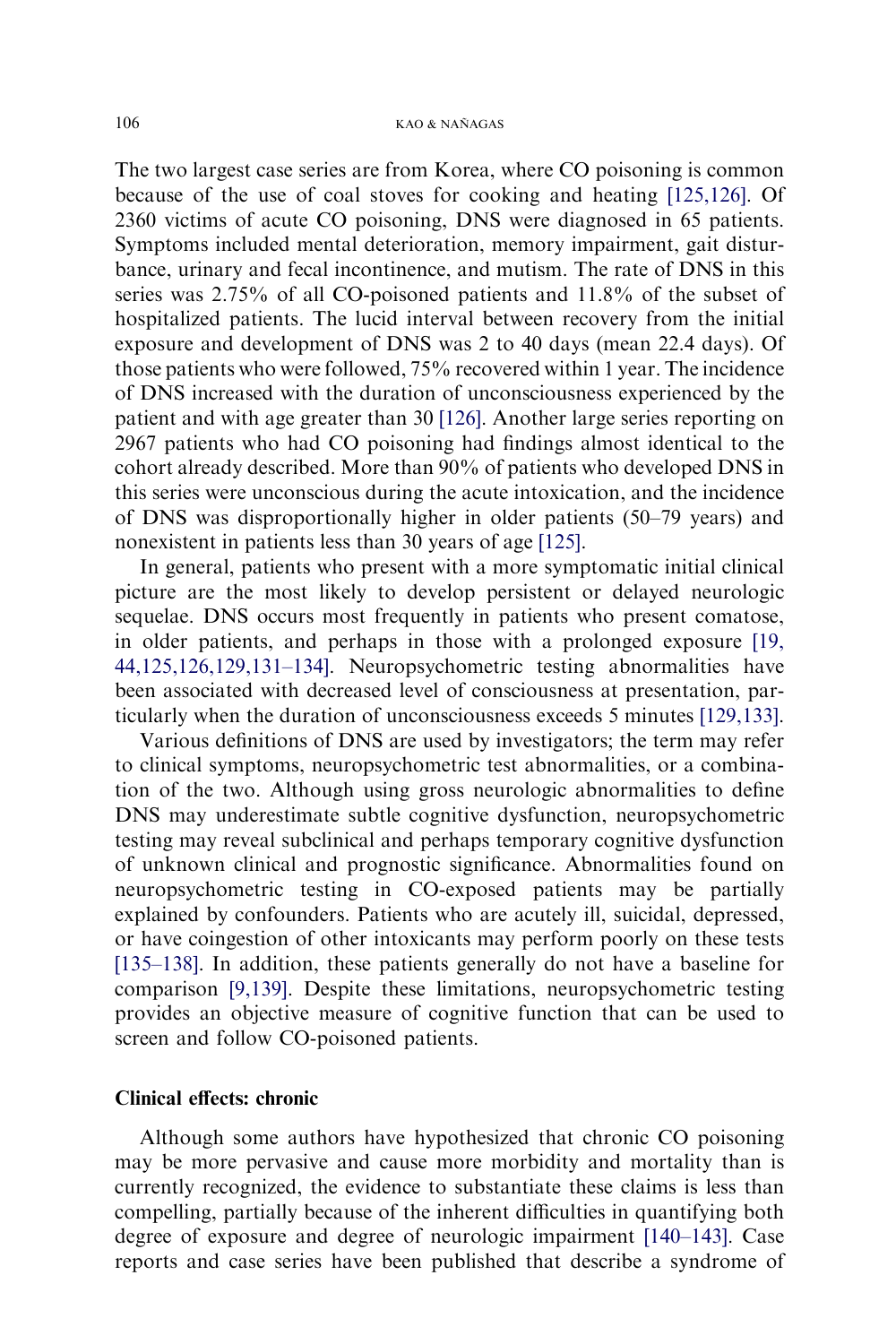headache, nausea, lightheadedness, cerebellar dysfunction, and cognitive and mood disorders in association with chronic, low-level CO exposure. However, all these reports have uncontrolled confounding factors and lack data regarding the exposure [\[20,144–150\].](#page-17-0) These symptoms typically abate once the patient is removed from the environment [\[19,20,145,148,151\].](#page-17-0) Other problems that have been speculatively associated with chronic CO exposure include low birth weight [\[13,152–154\],](#page-17-0) reduced exercise performance [\[98,155\],](#page-21-0) and exacerbation of cardiac disease, although other risk factors, such as smoking, confound the picture [\[101,151,156\].](#page-21-0) In addition, chronic CO exposure has been associated with polycythemia and cardiomegaly, probably due to chronic hypoxia [\[98\].](#page-21-0)

## **Diagnosis**

A high index of suspicion is essential in making the diagnosis of occult CO poisoning. In prospective observational studies, patients presenting to the ED with winter flu–like syndrome were found to have CO-Hgb levels ranging from 3% to 24%; the possibility of CO exposure must be entertained in patients who have this ED presentation [\[25,86,87\]](#page-18-0). Important historical factors to elicit include the use of gas stoves for heating and cohabitants with similar symptoms [\[25,27,157\]](#page-18-0). In addition, patients whose symptoms are associated with particular environments (eg, workplace), activities (eg, boating), or appliances (eg, use of stove, fireplace) may be suffering from CO exposure.

#### Carboxyhemoglobin levels

Serum CO-Hgb levels should be obtained from patients suspected of CO exposure. A nonsmoker would be expected to have a baseline level of less than 1% to 3% from endogenous production and background environmental exposure, whereas smokers may have levels as high as 10%, perhaps slightly higher immediately after smoking [\[6,158\]](#page-17-0). Low CO-Hgb levels  $(<15\degree-20\degree)$  are well correlated with mild symptoms, such as nausea and headache [\[25,90,91\],](#page-18-0) and levels greater than 60% to 70% are usually rapidly fatal [\[9\].](#page-17-0) However, intermediate levels do not appear to correlate well with symptoms or with prognosis; therefore, treatment decisions cannot be based solely on CO-Hgb levels [\[31,50,95,159–161\]](#page-18-0). In one series, CO-Hgb levels ranged from 5% to 47% in minimally symptomatic or asymptomatic patients, 10% to 64% in patients who were found unconscious but awoke on hospital arrival, and 1% to 53% in patients who remained comatose [\[44\].](#page-18-0) The wide overlaps among blood levels and clinical symptoms underscore the difficulty of using levels alone to determine severity of exposure. The severity of clinical symptoms is related not only to the concentration of CO but also to the duration of exposure [\[31,89\].](#page-18-0) Therefore, a patient who attains a high CO-Hgb level after a brief, high-level exposure may not manifest any clinical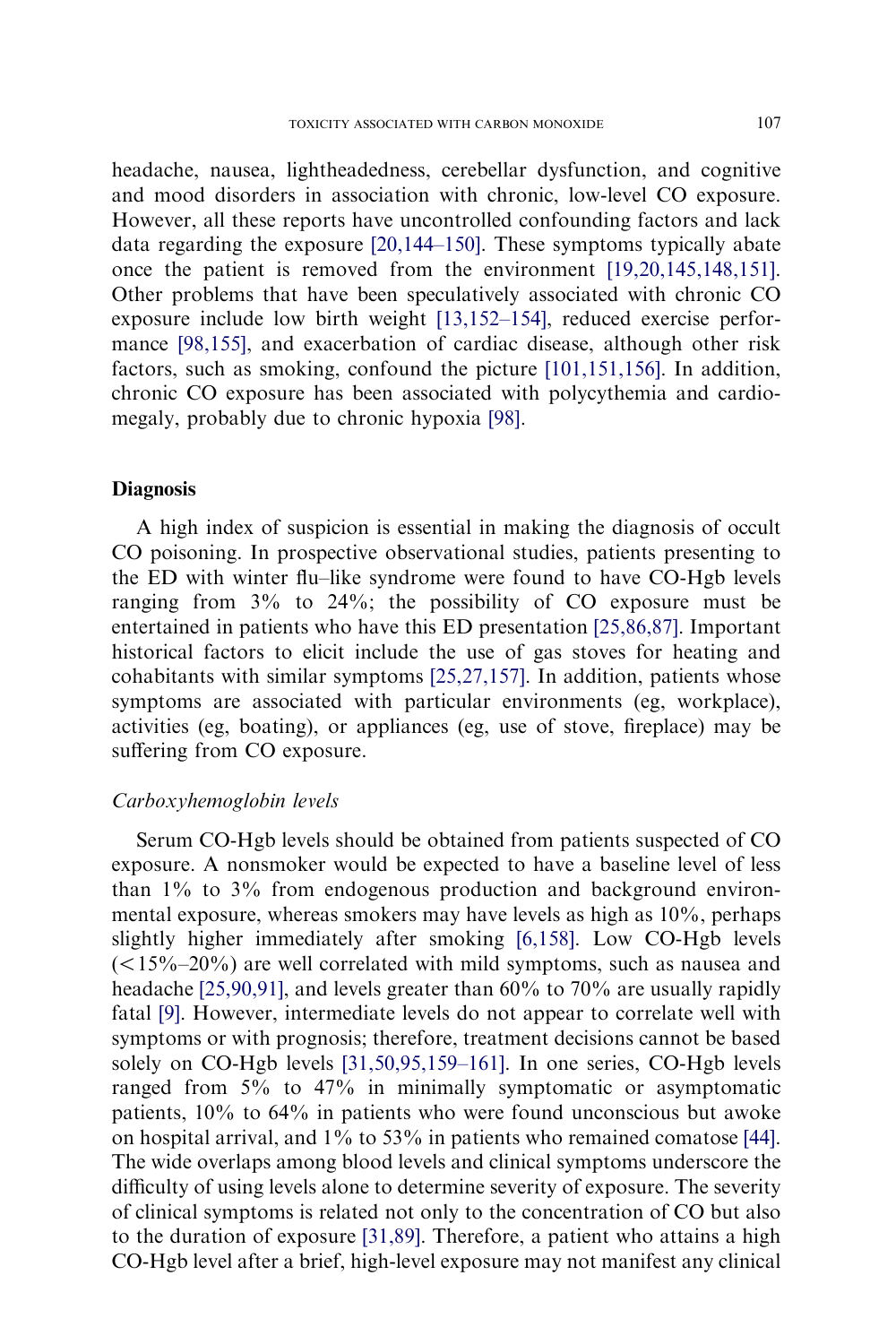toxicity [\[161\],](#page-23-0) whereas a patient who attains the same CO-Hgb level after a prolonged lower-level exposure may be significantly symptomatic. It is also important to remember that, because CO-Hgb levels decline with time and with oxygen therapy, an initial CO-Hgb level may not accurately reflect the magnitude of a patient's exposure if it is drawn at a time that is remote from the exposure or after oxygen therapy has been instituted. Prehospital providers can be helpful by reporting CO air levels at the scene of exposure or by providing blood drawn shortly after exposure. In some circumstances, exhaled CO levels measured by using a Breathalyzer-type device may help to confirm the diagnosis, whether in the prehospital or hospital setting [\[19,162\]](#page-17-0).

CO-Hgb levels should be measured with a co-oximeter, which measures total hemoglobin concentration, oxyhemoglobin, deoxyhemoglobin, and concentrations of abnormal hemoglobins, such as CO-Hgb and methemoglobin, by differentiating wavelength absorbance values [\[12\].](#page-17-0) Routine blood gas analyzers without co-oximeters calculate rather than measure oxyhemoglobin saturation and do not recognize the contribution of abnormal hemoglobins. Arterial sampling is not necessary, because prospective comparison of arterial and venous CO-Hgb levels in poisoned patients has shown a high degree of correlation [\[163\]](#page-23-0). In an animal model, the accuracy was maintained at CO-Hgb levels exceeding 60% [\[164\].](#page-23-0)

#### Pulse oximetry

Pulse oximetry may be falsely elevated in the setting of significant CO poisoning, because CO-Hgb is difficult to distinguish from oxyhemoglobin by wavelength. The pulse oximetry gap, defined as the difference between the pulse oximetry measured by finger probe and the true pulse oximetry obtained spectrophotometrically with a co-oximeter, has been found to approximate the CO-Hgb level. Therefore, as the CO-Hgb level rises, the degree of pulse oximetry overestimation increases [\[165–167\].](#page-23-0)

## Other diagnostic testing

Other diagnostic testing in the CO-poisoned patient is dependent on the clinical scenario and may include complete blood count, arterial blood gas monitoring, electrolytes, cardiac markers, blood urea nitrogen, creatinine, creatine phosphokinase, chest radiography, ECG, neuropsychometric testing, and neuroimaging studies. The presence of metabolic acidosis, presumably from a combination of hypoxia, inhibition of cellular respiration, and increased metabolic demand, has been found to correlate with exposure duration, severity of clinical symptoms, and adverse sequelae after CO poisoning [\[108,109,160,168\].](#page-21-0) Lactate has been used as a marker for severe poisoning [\[160\].](#page-23-0) Chest radiography may show evidence of noncardiogenic pulmonary edema in the severely poisoned patient. ECG may demonstrate nonspecific changes, dysrhythmias, or changes associated with myocardial ischemia. Cardiac markers and creatine phosphokinase may be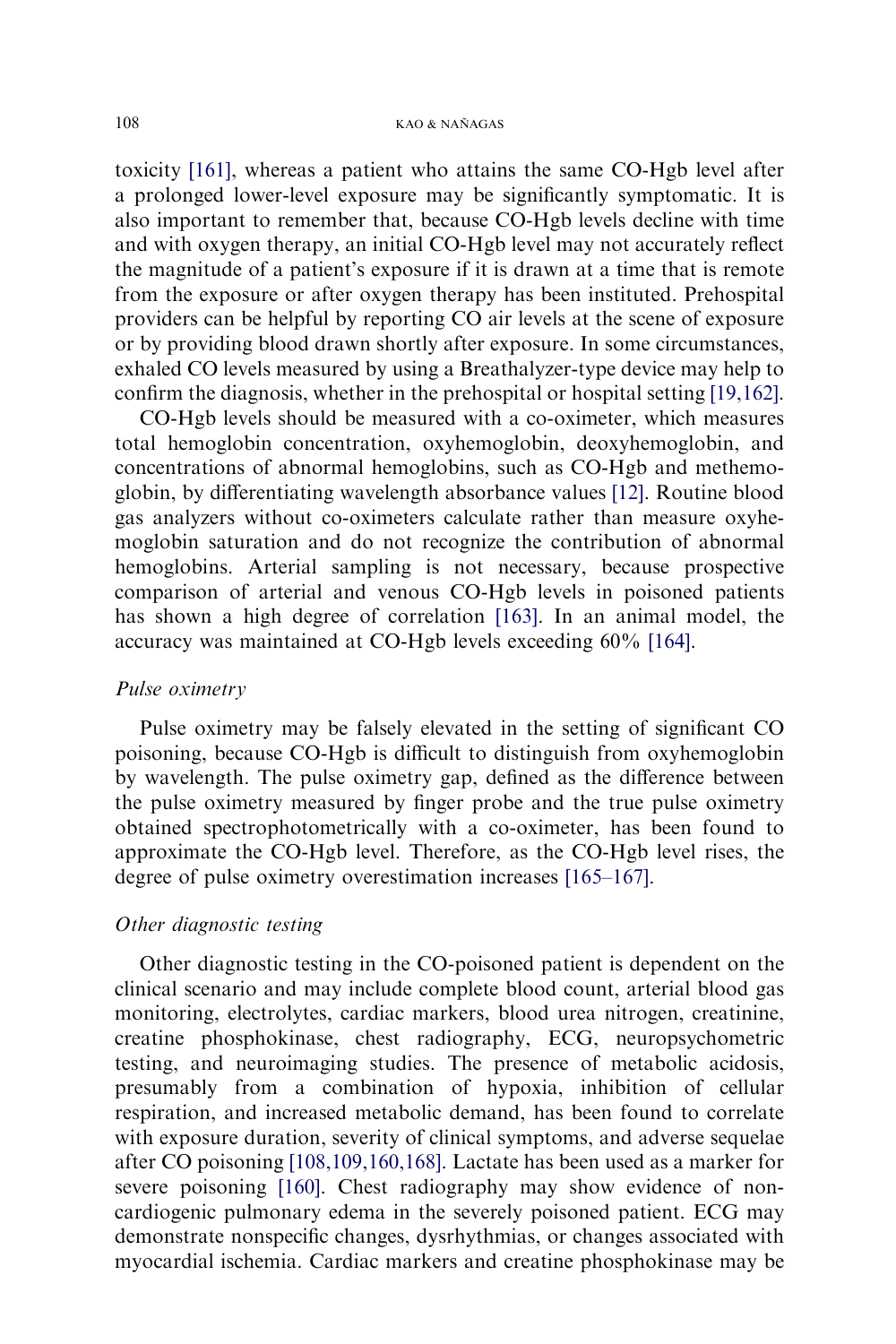elevated [\[169\].](#page-24-0) In the setting of smoke inhalation, concomitant cyanide toxicity may occur with CO poisoning [\[107,170\].](#page-21-0) In the setting of chronic CO poisoning, polycythemia may be seen as a response to chronic hypoxia. Fetal monitoring may be helpful to detect fetal compromise in the COpoisoned pregnant patient [\[171\].](#page-24-0) Most recently, the role of biochemical markers of brain damage (neuron-specific enolase, S-100 beta) after CO poisoning has been investigated [\[172–174\].](#page-24-0) In one series of 38 CO-poisoned patients, S-100 beta levels correlated well with severity of illness [\[173\]](#page-24-0).

#### Neuropsychometric testing

A battery of neuropsychometric tests has been developed specifically to screen for cognitive dysfunction as a result of CO poisoning [\[175\].](#page-24-0) The Carbon Monoxide Neuropsychological Screening Battery (CONSB) consists of six subtests assessing general orientation, digit span, trail making, digit symbol, aphasia, and block design. CO-poisoned patients without concomitant drug and alcohol ingestion were found to score worse than controls before hyperbaric oxygen therapy (HBOT) and to have improved scores after HBOT, particularly on the trail making test (Fig. 2) [\[175\].](#page-24-0) Volunteers exposed to CO were found to perform more poorly on the CONSB than controls without CO exposure [\[176\]](#page-24-0).

The term neuropsychometric testing in the literature may refer to the CONSB or tests such as the Mini–Mental Status Exam, Weschler Adult Intelligence Scale—Revised, Weschler Memory Scale—Revised, and others. The utility of neuropsychometric testing in CO poisoning in the ED setting has yet to be determined, and significant controversy exists regarding its value. Although CO-poisoned patients have been shown to perform more poorly on neuropsychometric tests, abnormalities may not be explained exclusively by

Instructions: Draw a line from the number 1 to the letter A, from the number 2 to the letter B, and so on without lifting the pencil. The examiner may prompt the patient. The score is the total time in seconds for task completion.



Fig. 2. Sample neuropsychometric trail-making test.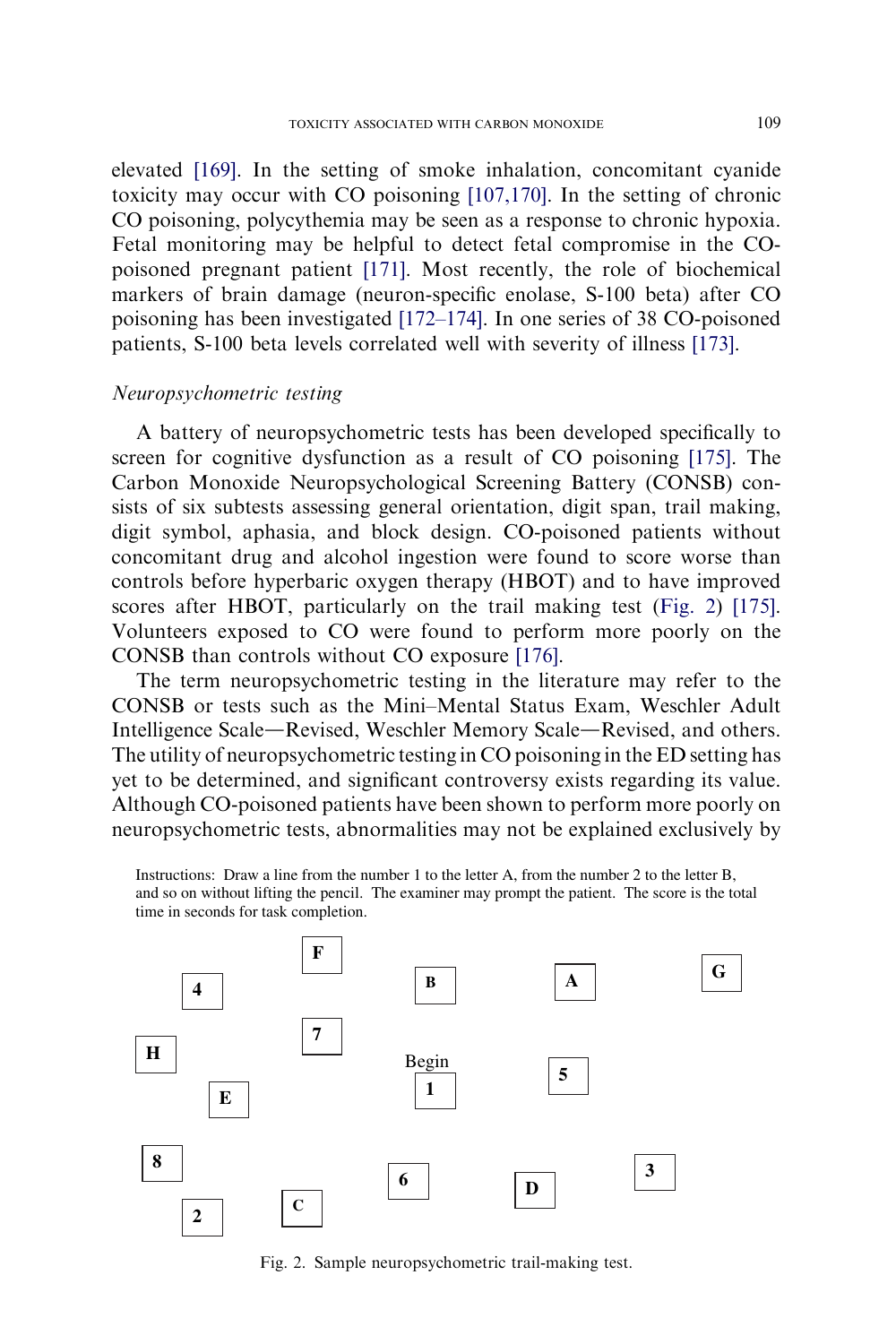CO exposure. Patients attempting suicide by means other than CO perform as poorly on neuropsychometric tests as patients who attempt suicide with CO [\[177\]](#page-24-0). Improvement in neuropsychometric testing after HBOT in COpoisoned patients is often cited as evidence for the effectiveness of HBOT. However, other factors could result in neuropsychometric test improvement, such as motivation, practice effect due to repetition of the test, improvement of overall mental status, and metabolism of coingestants or cointoxicants [\[43,135–138\]](#page-18-0). In addition, it is unknown whether neuropsychometric test abnormalities alone are associated with deleterious outcomes for patients with CO exposure. Despite these limitations, neuropsychometric testing provides an objective means of evaluating cognitive function. Some use these tests to assist in treatment decision making and to follow patients during recovery, although this practice is not uniform [\[43,127,136,178,179\].](#page-18-0)

CT of the brain in patients who have severe CO exposure may show signs of cerebral infarction due to hypoxia, ischemia, and hypotension induced by severe CO exposure. However, an interesting and well-reported finding is bilateral globus pallidus low-density lesions (Fig. 3) [\[94–97\]](#page-20-0). The development of this lesion has been correlated with local low blood flow to the globus pallidus [\[71\]](#page-19-0), metabolic acidosis, and hypotension [\[68,69\].](#page-19-0)) during CO poisoning in animal models. Globus pallidus lesions may be delayed for as long as several days after initial presentation [\[180\]](#page-24-0) and may resolve with time [\[133,181\]](#page-22-0). Concomitant white matter lesions may also be seen [\[94,97\]](#page-20-0). Although globus pallidus lesions are not pathognomonic for CO poisoning and may be seen in other intoxications, such as methanol or hydrogen sulfide poisoning, their presence should alert the clinician to the possibility of CO exposure. MRI in patients who have CO exposure may show diffuse,



Fig. 3. Bilateral globus pallidus lesions seen on CT of the brain after CO poisoning.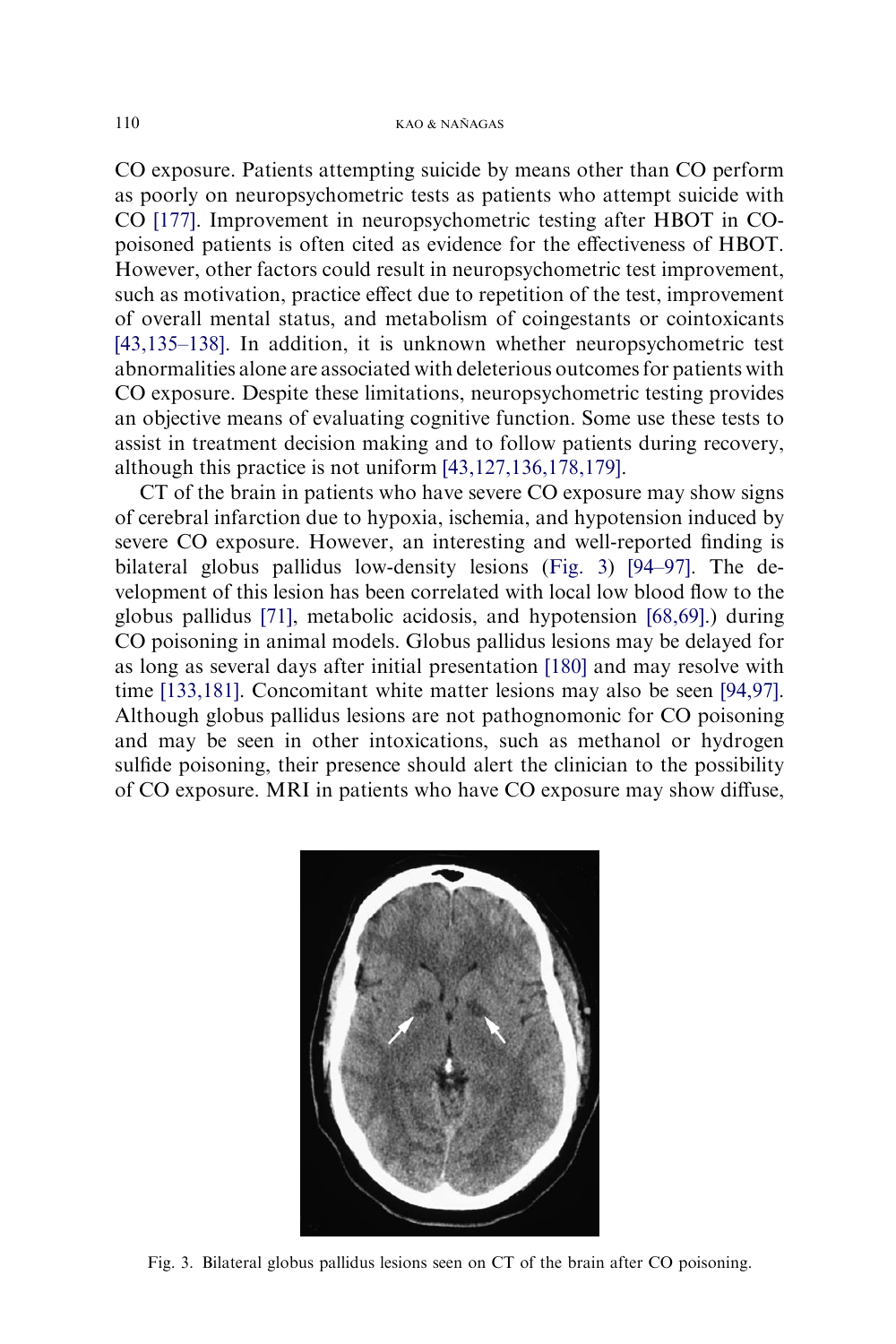symmetric white matter lesions, predominantly in the periventricular areas, although the centrum semiovale, deep subcortical white matter, thalamus, basal ganglia, and hippocampus may also be affected [\[133,150,182,183\].](#page-22-0)

Patients who have abnormal neuroimaging findings after CO exposure are more likely to have poorer outcomes, such as death or persistent functional neurologic impairment, than are those with normal neuroimaging studies [\[94,95,97,128,133,150\].](#page-20-0) However, exceptions exist, and the results of neuroimaging studies do not always accurately predict outcome [\[128,150\]](#page-22-0).

Single photon emission computed tomography (SPECT) scanning, electroencephalography, and quantitative MRI have been studied as adjunctive diagnostic tests in CO-exposed patients but are not widely available [\[183–185\].](#page-24-0) SPECT scanning in particular may correlate better than other neuroimaging findings with the development of delayed neurologic sequelae [\[186\]](#page-24-0).

## Treatment

Treatment of the CO-poisoned patient begins with supplemental oxygen and aggressive supportive care, including airway management, blood pressure support, and stabilization of cardiovascular status. When occult CO poisoning is discovered, other patients may remain at the scene and should be warned and evacuated until the source is identified and the environment is safe.

High-flow oxygen therapy should be administered immediately to treat hypoxia due to CO poisoning and also to accelerate elimination of CO from the body. Whether this oxygen should be given under increased pressure with HBOT or under ambient pressures (ie, normobaric oxygen [NBO]) is a subject of much debate. HBOT is neither universally available nor entirely risk free. However, HBOT may have a role in preventing adverse neurologic sequelae in the setting of CO poisoning and is indicated for selected patients. HBOT consists of the delivery of 100% oxygen within a pressurized chamber, resulting in a manifold increase in the dissolved oxygen in the body (PaO<sub>2</sub> up to 2000 mm Hg). One hundred percent oxygen at ambient pressure provides  $2.09$  vol%—one third of the body's requirement—whereas 2.5 atmospheres absolute (ATA) provides 5.62 vol% [\[187,188\]](#page-24-0). Interestingly, HBOT at 3.0 ATA was found in a porcine study to provide enough dissolved oxygen to supply the body's needs in the near-absence of hemoglobin [\[189\]](#page-25-0). Increasing the partial pressure of oxygen decreases the half life of CO-Hgb. The reported half life of CO-Hgb is 240 to 320 minutes at room air (21% oxygen), 40 to 80 minutes at 100% oxygen, and approximately 20 minutes at 100% HBOT at 2.5 to 3.0 ATA [\[8,190–192\].](#page-17-0) Wide individual variation exists, however, and prolonged exposures may result in prolonged half life [\[190,193\]](#page-25-0).

HBOT for CO poisoning was first discussed by Haldane in the 1890s and first used in the 1960s [\[194\]](#page-25-0). Because CO toxicity was initially thought to result entirely from the relative anemia imposed by the formation of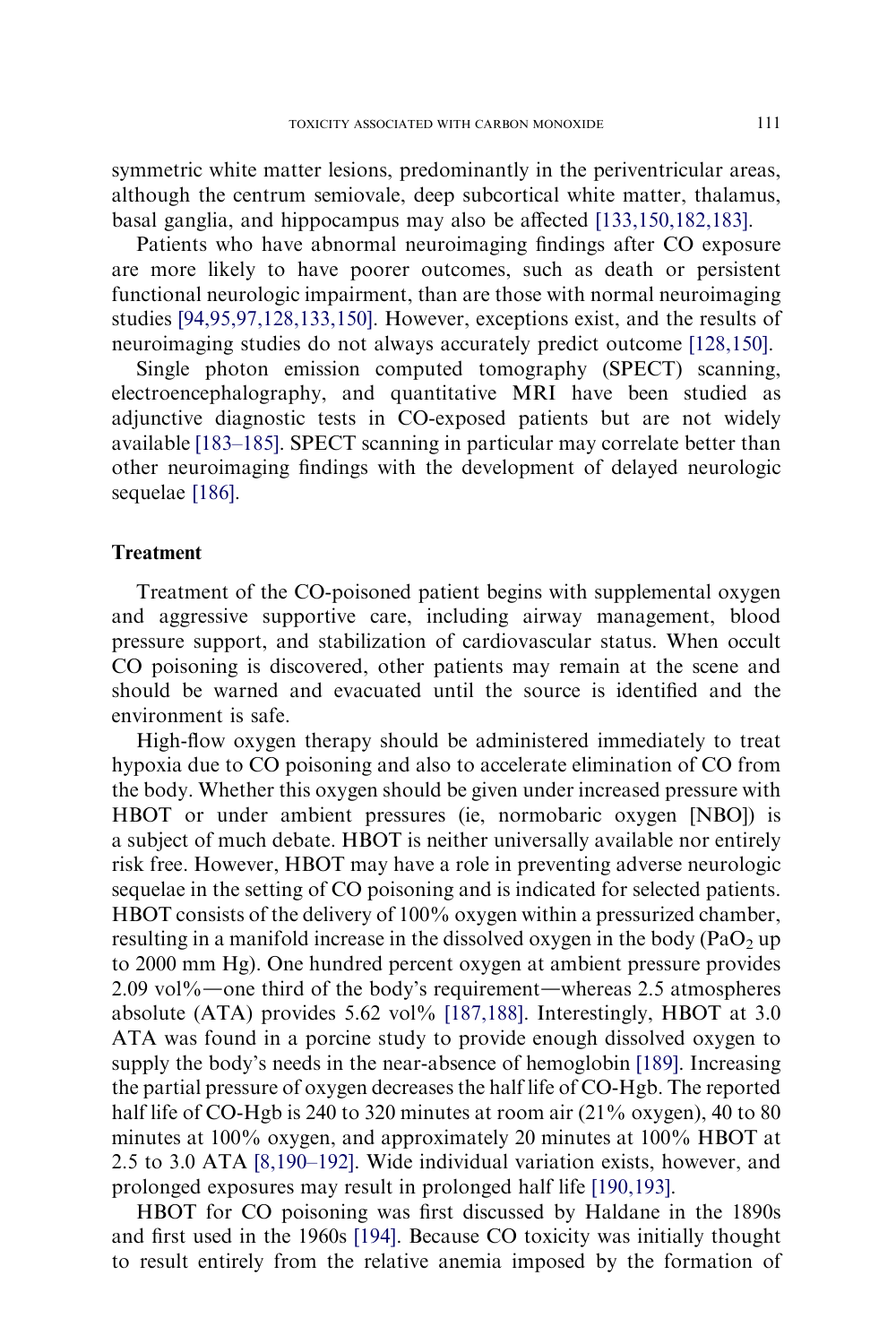CO-Hgb, HBOT was thought to be beneficial merely by accelerating the dissociation of CO from hemoglobin. However, as our understanding of the pathophysiology of CO poisoning and of HBOT has evolved, it appears that HBOT has other effects. HBOT has been shown in CO-poisoned animals not only to reduce CO binding to hemoglobin [\[190,195\]](#page-25-0) but also to reduce CO binding to other heme-containing proteins, such as cytochrome a3, that affect cellular metabolism [\[196,197\].](#page-25-0) HBOT may also alter neutrophil adhesion to endothelium [\[198,199\]](#page-25-0), decrease free radical–mediated oxidative damage [\[196,198\]](#page-25-0), reduce neurologic deficits [\[75\],](#page-20-0) and reduce overall mortality [\[65,200\]](#page-19-0) when compared with NBO. Other animal studies have found that HBOT does not prevent neuronal injury in the setting of CO poisoning [\[75,201\]](#page-20-0), and oxygen has the potential to increase oxidative damage owing to increased generation of free radicals [\[51,188,198\].](#page-19-0)

Six prospective randomized controlled trials compare HBOT with NBO for CO poisoning [\[130,185,203–206\]](#page-22-0). Four of these studies show a benefit for HBOT; two do not. The data and conclusions drawn from these studies are conflicting and highlight the controversy surrounding the utility of HBOT. Because of significant variations in study design, HBOT and NBO protocols used, outcomes measured, and patient population included, it is difficult to draw firm conclusions based on the weight of the evidence. Development of a consensus on the definition of DNS and validation of diagnostic parameters for DNS would strengthen future investigations [\[137,207,208\]](#page-22-0). A recent Cochrane review [\[209\]](#page-25-0) including three of these trials [\[130,203,205\]](#page-22-0) concluded that the overall odds ratio (OR) for benefit of HBOT was 0.82  $(95\%$  confidence interval [CI],  $0.41-1.66$ ) using an outcome measure of symptoms at 1 month. The study by Weaver and colleagues [\[206\],](#page-25-0) considered by many to be the most methodologically rigorous [\[137,202,210\],](#page-22-0) was published after the Cochrane review.

Although more research is needed in this area, the unwillingness of some authors to advocate further randomized controlled trials underscores the considerable controversy regarding HBOT for CO poisoning. Some believe that withholding HBOT from CO-poisoned patients in future trials would be unethical, because of their firm belief in the efficacy of this treatment [\[45,211,214\]](#page-18-0). Others believe that further trials would be unethical because the paucity of data on the effectiveness of HBOT therapy does not justify the risk and expense of transferring patients to HBOT treatment facilities [\[212\]](#page-26-0). Still others have expressed concern that HBOT supporters appear to be located in facilities that offer HBOT [\[211,213\].](#page-26-0)

No widespread agreement exists regarding selection of patients for HBOT in the setting of CO poisoning [\[188,211\],](#page-25-0) and no reliable method of identifying patients at high risk for neurologic sequelae is available [\[137,202,215\]](#page-22-0). Based on the available knowledge regarding the pathophysiology of CO poisoning and the current clinical data, broad criteria for recommending HBOT for CO poisoning have included any history of LOC, neurologic symptoms, cardiovascular dysfunction, metabolic acidosis,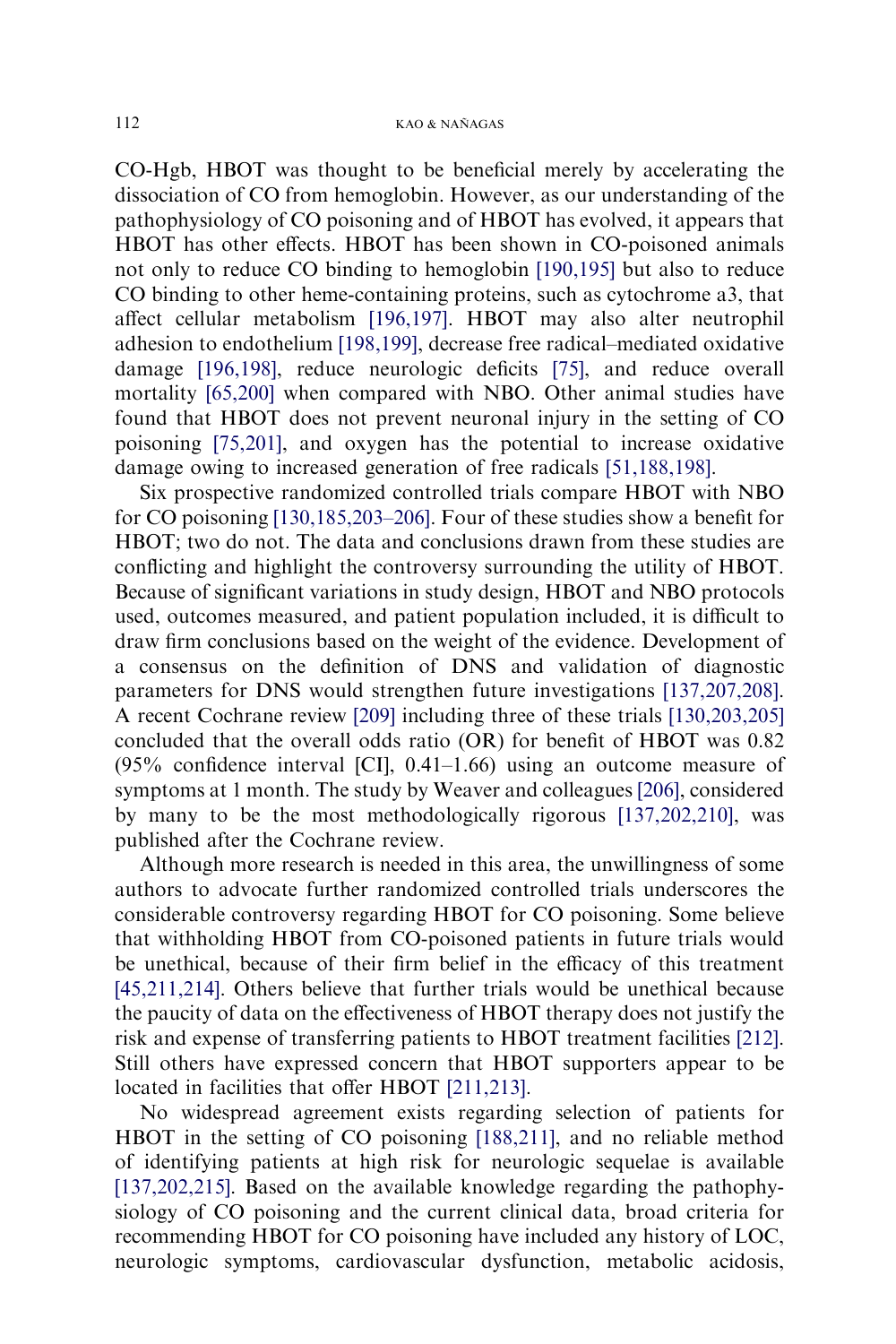abnormalities on neuropsychometric testing, pregnancy with an elevated  $(>15\% - 20\%)$  CO-Hgb level, persistent symptoms despite NBO, and a significantly high CO-Hgb level. Many practitioners use a CO-Hgb level greater than  $25\%$  as criterion for HBOT  $\left[8,137,188,210,215-217\right]$ . A survey of hyperbaric centers revealed that more than three fourths of the responders use HBOT for coma, focal neurologic deficits, ischemic changes on EKG, abnormal psychometric testing, and transient LOC [\[179\].](#page-24-0) Because CO exacerbates underlying heart disease, cardiac dysfunction in the setting of CO poisoning should be treated with standard therapy (eg, antidysrhythmics, aspirin, nitrates), high-flow oxygen, and consideration of HBOT [\[1\].](#page-16-0)

Although they acknowledge the lack of data to substantiate various criteria and treatment protocols, the members of the Undersea and Hyperbaric Medical Society [\[137\]](#page-22-0) recommend HBOT therapy for COpoisoned patients with LOC (transient or prolonged), neurologic signs, cardiovascular dysfunction, or severe metabolic acidosis. They recognize that many practitioners use abnormal neuropsychometric testing and absolute CO-Hgb levels (typically  $>25\%$ ) to guide treatment decisions. Although they could not absolutely define a high-risk population for neurologic sequelae, they believe that patients at the extremes of age and those with neurologic abnormalities, LOC, or a CO-Hgb level greater than 25% ''require special consideration.'' Although the efficacy of one HBOT treatment protocol over another has not been determined [\[139,202,210,218–](#page-22-0) [220\]](#page-22-0), one session of HBOT at 2.5 to 3.0 ATA is recommended initially, with further sessions considered if symptoms persist [\[137,208,215\].](#page-22-0) Physicians treating CO-poisoned patients who do not meet criteria for HBOT should consider administration of 100% oxygen for 6 to 12 hours delivered by tight-fitting face mask [\[9,137,202,212,219,221\].](#page-17-0) Infants and children receive the same HBOT protocols as adults [\[222\].](#page-26-0) The safety of HBOT in pregnancy has been questioned, but many authors recommend HBOT for the pregnant patient in the setting of CO poisoning, because of the potential benefit to both mother and fetus and the difficulty of assessing intrauterine hypoxia [\[118,120,123,171,223,224\].](#page-21-0) A maternal CO-Hgb level greater than 15% to 20%, evidence of fetal distress, or other standard criteria for HBOT in CO poisoning are often cited as indications for HBOT in the CO-poisoned pregnant patient [\[1,171,215\].](#page-16-0) Pregnant women may require longer treatment with oxygen than the nonpregnant patient [\[114,115,119,223,225\]](#page-21-0). [Box 2](#page-15-0) lists suggested indications for HBOT in CO poisoning.

HBOT is not entirely risk free. Most commonly, patients complain of painful barotrauma affecting the ears and sinuses, and patients with claustrophobia are often unable to tolerate the close confines of a monoplace hyperbaric chamber (ie, sized for a single individual). Other, less common risks include oxygen toxicity seizures, pulmonary edema and hemorrhage, decompression sickness, including pneumothorax and nitrogen emboli, and fire hazard [\[44,226–228\]](#page-18-0). The only absolute contraindication to HBOT is an untreated pneumothorax [\[215\]](#page-26-0). Relative contraindications include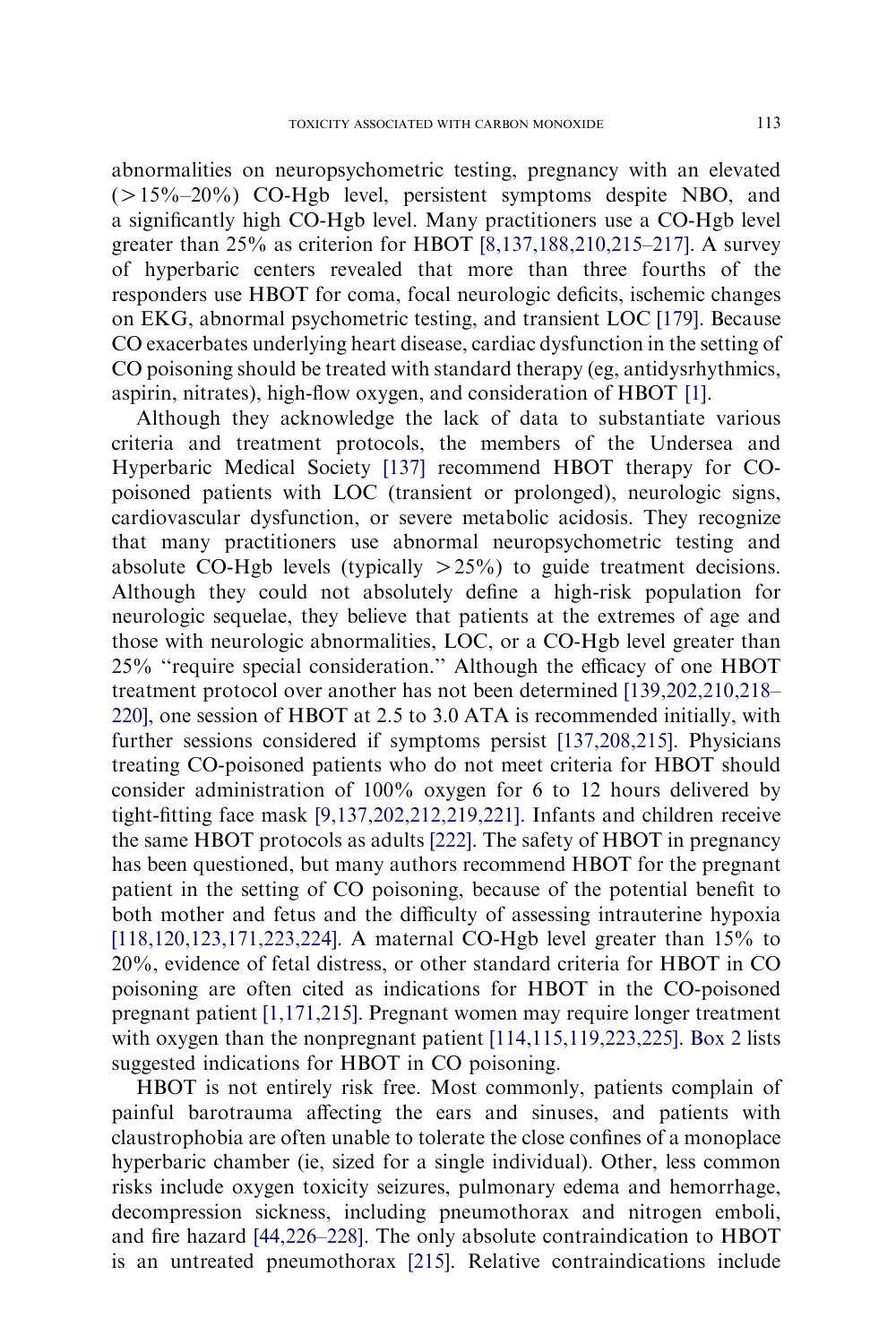# <span id="page-15-0"></span>Box 2. Suggested indications for hyperbaric oxygen therapy in carbon monoxide poisoning

Strongly consider for

- (1) Neurologic findings
	- (a) Altered mental status
	- (b) Coma
	- (c) Focal neurologic deficits
	- (d) Seizures
- (2) Pregnancy with CO-Hgb levels >15%
- (3) History of loss of consciousness

Possibly consider for Cardiovascular compromise (ischemia, infarction, dysrhythmia) Metabolic acidosis Extremes of age Abnormal neuropsychometric testing results Persistent symptoms despite normobaric oxygen

Data from Tomaszewski C. Carbon monoxide. In: Goldfrank LR, Flomenbaum NE, Lewin NA, et al, editors. Goldfrank's toxicologic emergencies. 7th edition. New York: McGraw-Hill; 2002. p. 1478–97; and Hampson NB, Mathieu D, Piantadosi CA, et al. Carbon monoxide poisoning: interpretation of randomized clinical trials and unresolved treatment issues. Undersea Hyperb Med 2001; 28(3):157–64.

claustrophobia, otosclerosis or other scarring of middle ear, bowel obstruction, significant chronic obstructive pulmonary disease, particularly with bullae formation, and requirement of care beyond what may be provided in a monoplace chamber (eg, tracheal suctioning in burns). In addition, if the patient requires emergency intervention (eg, defibrillation) while undergoing HBOT, several minutes are required to decompress the patient safely before interventions may proceed [\[188\]](#page-25-0). One retrospective series of 297 patients, 41 of whom had serious cardiovascular complications, showed that all but one manifested their cardiovascular distress before HBOT. Few complications occurred during HBOT. The authors concluded that most patients at risk for emergent cardiovascular decompensation can be identified before they enter the HBOT chamber [\[229\].](#page-26-0) Because of the significant controversy still surrounding the appropriate treatment for CO-poisoned patients, a standard of care regarding HBOT for these patients is difficult to define. A risk-benefit analysis should be considered for each individual patient, depending on other concomitant medical needs, and discussed with the patient or family.

Other treatments tried for CO poisoning in the past have included hyperventilation, hypothermia, osmotherapy, fluid restriction, and glucocorticoids, none of which were found effective [\[109,230\]](#page-21-0). Ongoing research is being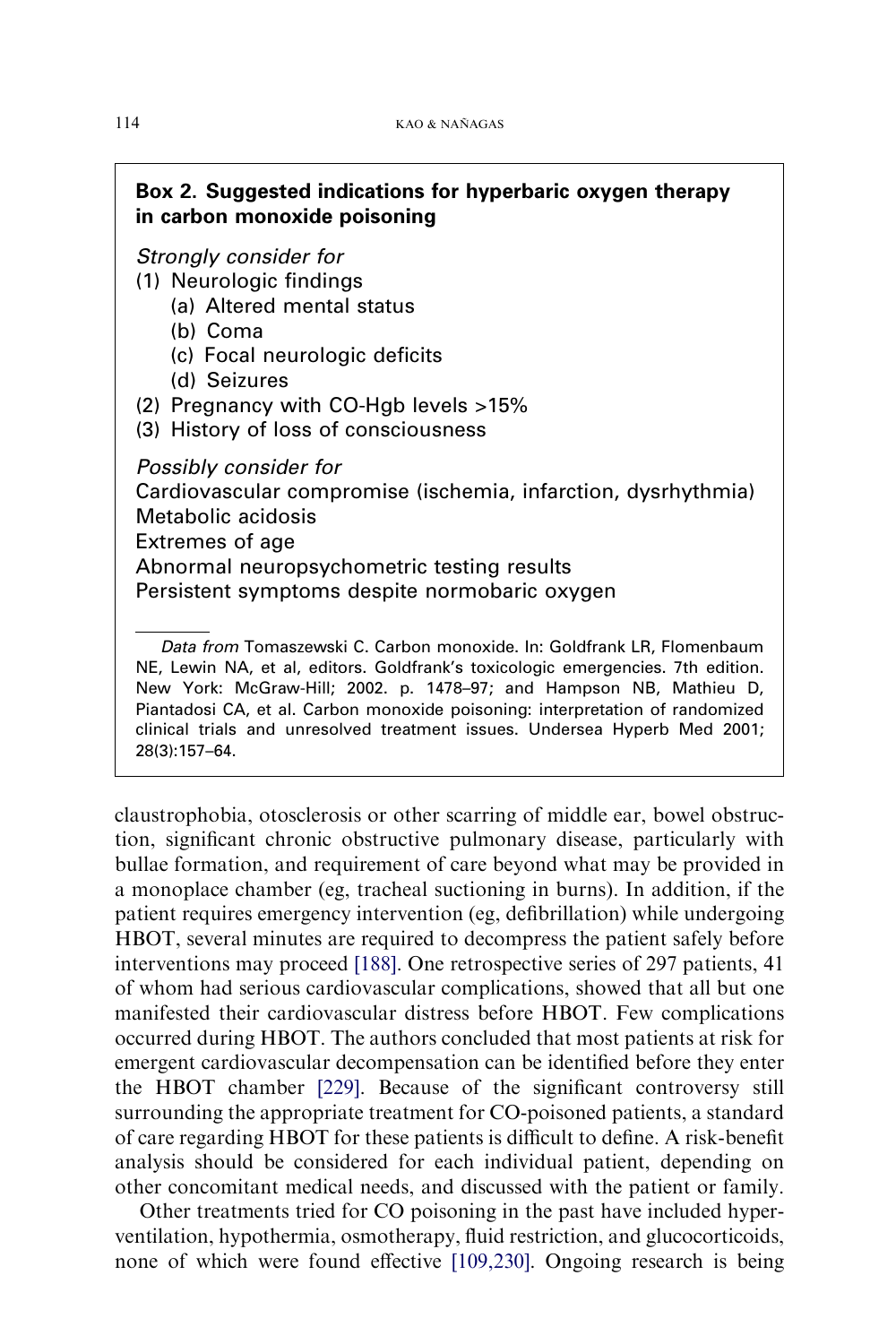<span id="page-16-0"></span>performed to delineate the possible roles of free radical scavengers, monoamine oxidase inhibitors[\[54\],](#page-19-0) and N-methyl D-aspartate (NMDA) blockers[\[82\].](#page-20-0)

## Prevention

The widespread use of catalytic converters on automobiles and improved emissions policies have resulted in a significant decline in accidental CO poisoning deaths [\[4,231\].](#page-17-0) Prevention of high indoor concentrations of CO is optimal and can be accomplished by frequent inspection and maintenance of furnaces, stoves, and fireplaces, avoidance of indoor unvented combustion sources such as grills and space heaters, careful use of gas stoves, and installation of CO detectors [\[3\].](#page-17-0) In the United States, CO alarms are designed to activate within 189 minutes of 70 ppm exposure, 50 minutes of 150 ppm exposure, or 15 minutes of 400 ppm exposure [\[3\]](#page-17-0). Although the effectiveness of CO detectors may be limited in the significant proportion of victims of fatal CO poisoning who succumb while asleep or under the influence of alcohol, appropriate and widespread use is likely to decrease the incidence of occult indoor CO poisoning [\[232\]](#page-26-0).

# Summary

CO is an ubiquitous poison with many sources of exposure. CO poisoning produces diverse signs and symptoms that are often subtle and may be easily misdiagnosed. Failure to diagnose CO poisoning may result in significant morbidity and mortality and permit continued exposure to a dangerous environment.

Treatment of CO poisoning begins with inhalation of supplemental oxygen and aggressive supportive care. HBOT accelerates dissociation of CO from hemoglobin and may also prevent DNS. Absolute indications for HBOT for CO poisoning remain controversial, although most authors would agree that HBOT is indicated in patients who are comatose or neurologically abnormal, have a history of LOC with their exposure, or have cardiac dysfunction. Pregnancy with an elevated CO-Hgb level  $(>15\% - 20\%)$  is also widely considered an indication for treatment. HBOT may be considered in patients who have persistent symptoms despite NBO, metabolic acidosis, abnormalities on neuropsychometric testing, or significantly elevated levels. The ideal regimen of oxygen therapy has yet to be determined, and significant controversy exists regarding HBOT treatment protocols. Often the local medical toxicologist, poison control center, or hyperbaric unit may assist the treating physician with decisions regarding therapy.

## References

[1] Tomaszewski C. Carbon monoxide. In: Goldfrank LR, Flomenbaum NE, Lewin NA, et al, editors. Goldfrank's toxicologic emergencies. 7th edition. New York: McGraw-Hill; 2002. p. 1478–97.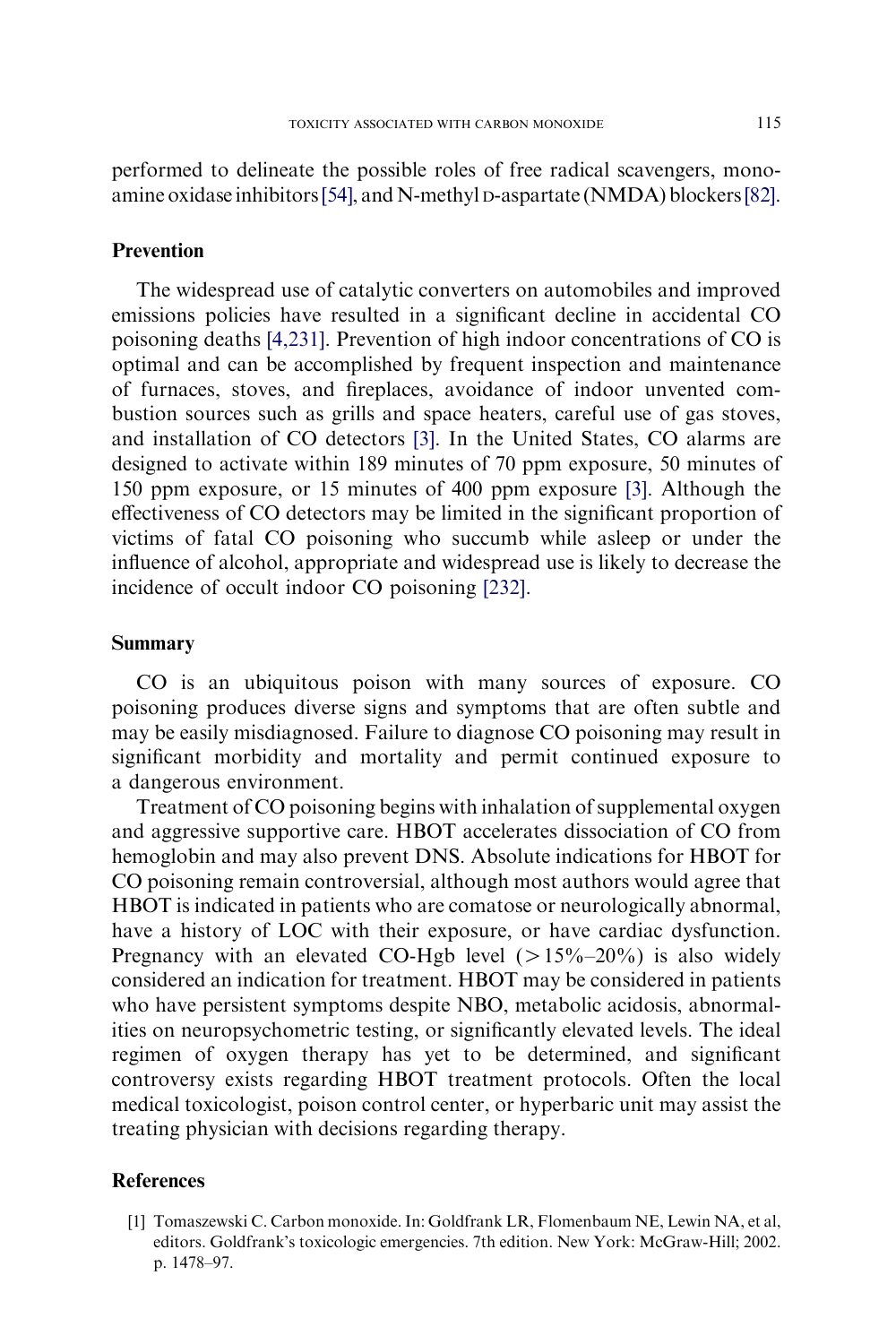- <span id="page-17-0"></span>[2] Cobb N, Etzel RA. Unintentional carbon monoxide-related deaths in the United States, 1979 through 1988. JAMA 1991;266(5):659–63.
- [3] Raub JA, Mathieu-Nolf M, Hampson NB, et al. Carbon monoxide poisoning—a public health perspective. Toxicology 2000;145(1):1–14.
- [4] Mott JA, Wolfe MI, Alverson CJ, et al. National vehicle emissions policies and practices and declining US carbon monoxide–related mortality. JAMA 2002;288(8): 988–95.
- [5] Mah JC. Non-fire carbon monoxide deaths and injuries associated with the use of consumer products: annual estimates-1998. US Consumer Product Safety Commission (Bethesda, MD). Available at: <http://www.cpsc.gov/library/data.html>. Accessed February 4, 2005.
- [6] Ernst A, Zibrak JD. Carbon monoxide poisoning. N Engl J Med 1998;339(22):1603–8.
- [7] Abelsohn A, Sanborn MD, Jessiman BJ, et al. Identifying and managing adverse environmental health effects. 6. Carbon monoxide poisoning. CMAJ 2002;166(13): 1685–90.
- [8] Ilano AL, Raffin TA. Management of carbon monoxide poisoning. Chest 1990;97(1): 165–9.
- [9] Olson KR. Carbon monoxide poisoning: mechanisms, presentation, and controversies in management. J Emerg Med 1984;1(3):233–43.
- [10] Forbes WH, Sargent F, Roughton FJW. The rate of carbon monoxide uptake by normal men. Am J Physiol 1945;143(4):594–608.
- [11] Roughton FJW. The kinetics of the reaction  $CO + O_2Hb \le -\frac{1}{2} + \text{COHb}$  in human blood at body temperature. Am J Physiol 1945;143(4):609–20.
- [12] Widdop B. Analysis of carbon monoxide. Ann Clin Biochem 2002;39(4):378–91.
- [13] Raub JA, Benignus VA. Carbon monoxide and the nervous system. Neurosci Biobehav Rev 2002;26(8):925–40.
- [14] Administration OSHA. Occupational safety and health guidelines for carbon monoxide. Available at: [http://www.osha.gov/SLTC/healthguidelines/carbonmonoxide/recognition.](http://www.osha.gov/SLTC/healthguidelines/carbonmonoxide/recognition.html) [html](http://www.osha.gov/SLTC/healthguidelines/carbonmonoxide/recognition.html). Accessed February 4, 2005.
- [15] Hampson NB, Norkool DM. Carbon monoxide poisoning in children riding in the back of pickup trucks. JAMA 1992;267(4):538–40.
- $[16]$  Anonymous. Carbon-monoxide poisoning resulting from exposure to ski-boat exhaust-Georgia, June 2002. MMWR Morbid Mortal Wkly Rep 2002;51(37):829–30.
- [17] Silvers SM, Hampson NB. Carbon monoxide poisoning among recreational boaters. JAMA 1995;274(20):1614–6.
- [18] Anonymous. From the Centers for Disease Control and Prevention. Carbon monoxide poisoning associated with use of LPG-powered (propane) for klifts in industrial settings— Iowa, 1998. JAMA 2000;283(3):331–2.
- [19] Ely EW, Moorehead B, Haponik EF. Warehouse workers' headache: emergency evaluation and management of 30 patients with carbon monoxide poisoning. Am J Med 1995;98(2): 145–55.
- [20] Fawcett TA, Moon RE, Fracica PJ, et al. Warehouse workers' headache. Carbon monoxide poisoning from propane-fueled forklifts. J Occup Med 1992;34(1):12–5.
- [21] Pelham TW, Holt LE, Moss MA. Exposure to carbon monoxide and nitrogen dioxide in enclosed ice arenas. Occup Environ Med 2002;59(4):224–33.
- $[22]$  Anonymous. Carbon monoxide poisoning at an indoor ice arena and bingo hall—Seattle, 1996. From the Centers for Disease Control and Prevention. JAMA 1996;275(19): 1468–9.
- [23] Anonymous. From the Centers for Disease Control and Prevention. Houseboat-associated carbon monoxide poisonings on Lake Powell—Arizona and Utah, 2000. JAMA 2001; 285(5):530–2.
- [24] Anonymous. From the Centers for Disease Control and Prevention. Carbon monoxide poisoning deaths associated with camping-Georgia, March 1999. JAMA 1999;282(14): 1326.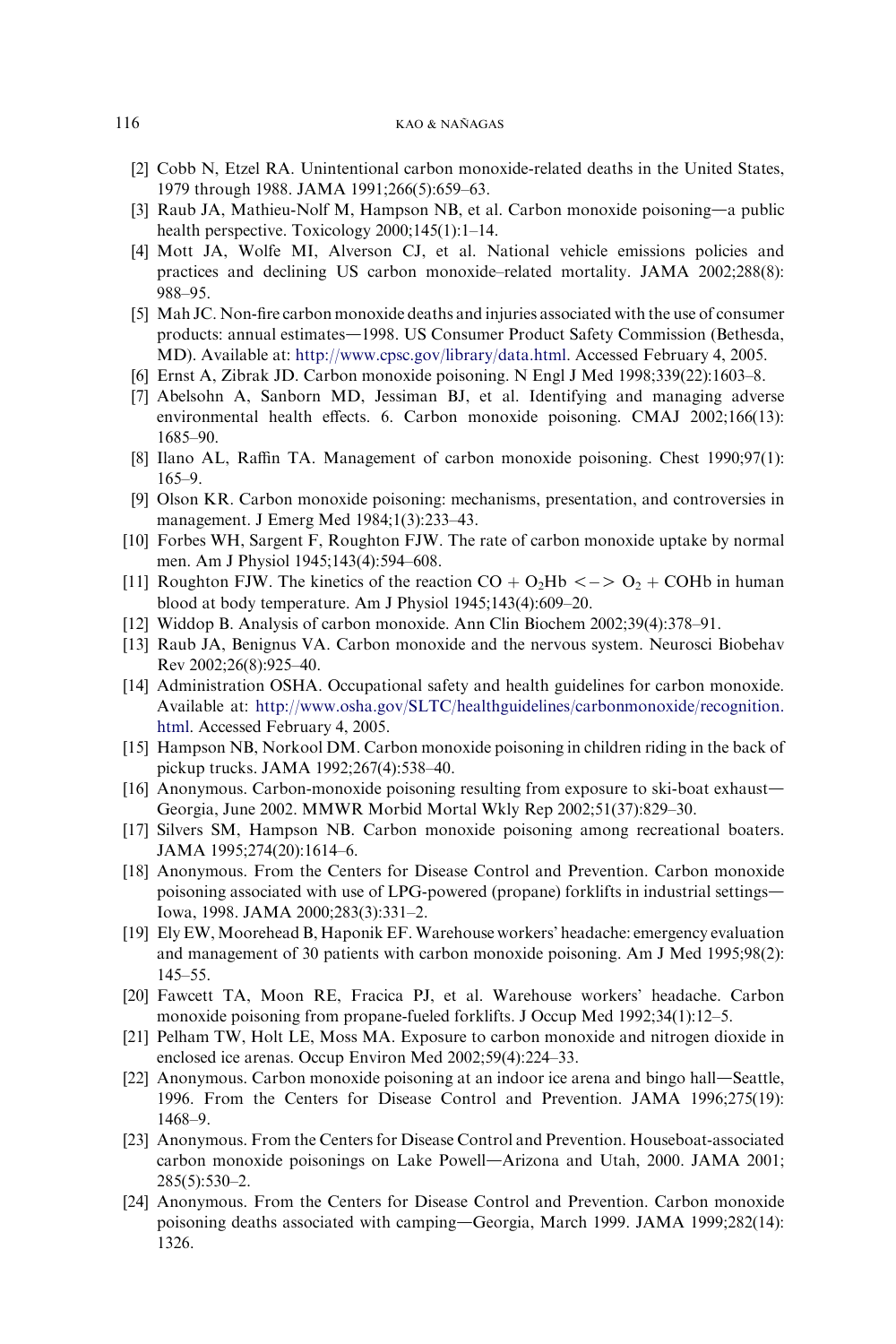- <span id="page-18-0"></span>[25] Heckerling PS, Leikin JB, Maturen A, et al. Predictors of occult carbon monoxide poisoning in patients with headache and dizziness. Ann Intern Med 1987;107(2): 174–6.
- [26] Hampson NB, Kramer CC, Dunford RG, et al. Carbon monoxide poisoning from indoor burning of charcoal briquets. JAMA 1994;271(1):52–3.
- [27] Wrenn K, Connors GP. Carbon monoxide poisoning during ice storms: a tale of two cities. J Emerg Med 1997;15(4):465–7.
- [28] Rioux JP, Myers RA. Hyperbaric oxygen for methylene chloride poisoning: report on two cases. Ann Emerg Med 1989;18(6):691–5.
- [29] Nager EC, O'Connor RE. Carbon monoxide poisoning from spray paint inhalation. Acad Emerg Med 1998;5(1):84–6.
- [30] Langehennig PL, Seeler RA, Berman E. Paint removers and carboxyhemoglobin. N Engl J Med 1976;295(20):1137.
- [31] Piantadosi CA. Diagnosis and treatment of carbon monoxide poisoning. Respir Care Clin N Am 1999;5(2):183–202.
- [32] Naik JS, O'Donaughy TL, Walker BR. Endogenous carbon monoxide is an endothelialderived vasodilator factor in the mesenteric circulation. Am J Physiol Heart Circ Physiol 2003;284(3):H838–45.
- [33] Zegdi R, Perrin D, Burdin M, et al. Increased endogenous carbon monoxide production in severe sepsis. Intensive Care Med 2002;28(6):793–6.
- [34] Haldane J. Medicolegal contributions of historical interest. The action of carbonic oxide on man. Forensic Sci 1972;1(4):451–83.
- [35] Sendroy J, Liu SH, Van Slyke DO. The gasometric estimation of the relative affinity constant for carbon monoxide and oxygen in whole blood at 38C. Am J Physiol 1929;90: 511–2.
- [36] Roughton FJW, Darling RC. The effect of carbon monoxide on the oxyhemoglobin dissociation curve. Am J Physiol 1944;141:17–31.
- [37] Goldbaum LR, Ramirez RG, Absalon KB. What is the mechanism of carbon monoxide toxicity? Aviat Space Environ Med 1975;46(10):1289–91.
- [38] Goldbaum LR, Orellano T, Dergal E. Mechanism of the toxic action of carbon monoxide. Ann Clin Lab Sci 1976;6(4):372–6.
- [39] Orellano T, Dergal E, Alijani M, et al. Studies on the mechanism of carbon monoxide toxicity. J Surg Res 1976;20(5):485–7.
- [40] Ramirez RG, Albert SN, Agostin JC, et al. Lack of toxicity of transfused carboxyhemoglobin. Surg Forum 1974;25:165–8.
- [41] Meilin S, Rogatsky GG, Thom SR, et al. Effects of carbon monoxide on the brain may be mediated by nitric oxide. J Appl Physiol 1996;81(3):1078–83.
- [42] Mendelman A, Zarchin N, Meilin S, et al. Blood flow and ionic responses in the awake brain due to carbon monoxide. Neurol Res 2002;24(8):765–72.
- [43] Rottman SJ. Carbon monoxide screening in the ED. Am J Emerg Med 1991;9(2): 204–5.
- [44] Norkool DM, Kirkpatrick JN. Treatment of acute carbon monoxide poisoning with hyperbaric oxygen: a review of 115 cases. Ann Emerg Med 1985;14(12):1168–71.
- [45] Myers RA. Carbon monoxide poisoning. J Emerg Med 1984;1(3):245–8.
- [46] Okeda R, Funata N, Takano T, et al. The pathogenesis of carbon monoxide encephalopathy in the acute phase—physiological and morphological correlation. Acta Neuropathol (Berl) 1981;54(1):1–10.
- [47] Brown SD, Piantadosi CA. Recovery of energy metabolism in rat brain after carbon monoxide hypoxia. J Clin Invest 1992;89(2):666–72.
- [48] Hill BC. The pathway of CO binding to cytochrome c oxidase. Can the gateway be closed? FEBS Lett 1994;354(3):284–8.
- [49] Chance B, Erecinska M, Wagner M. Mitochondrial responses to carbon monoxide toxicity. Ann N Y Acad Sci 1970;174(1):193–204.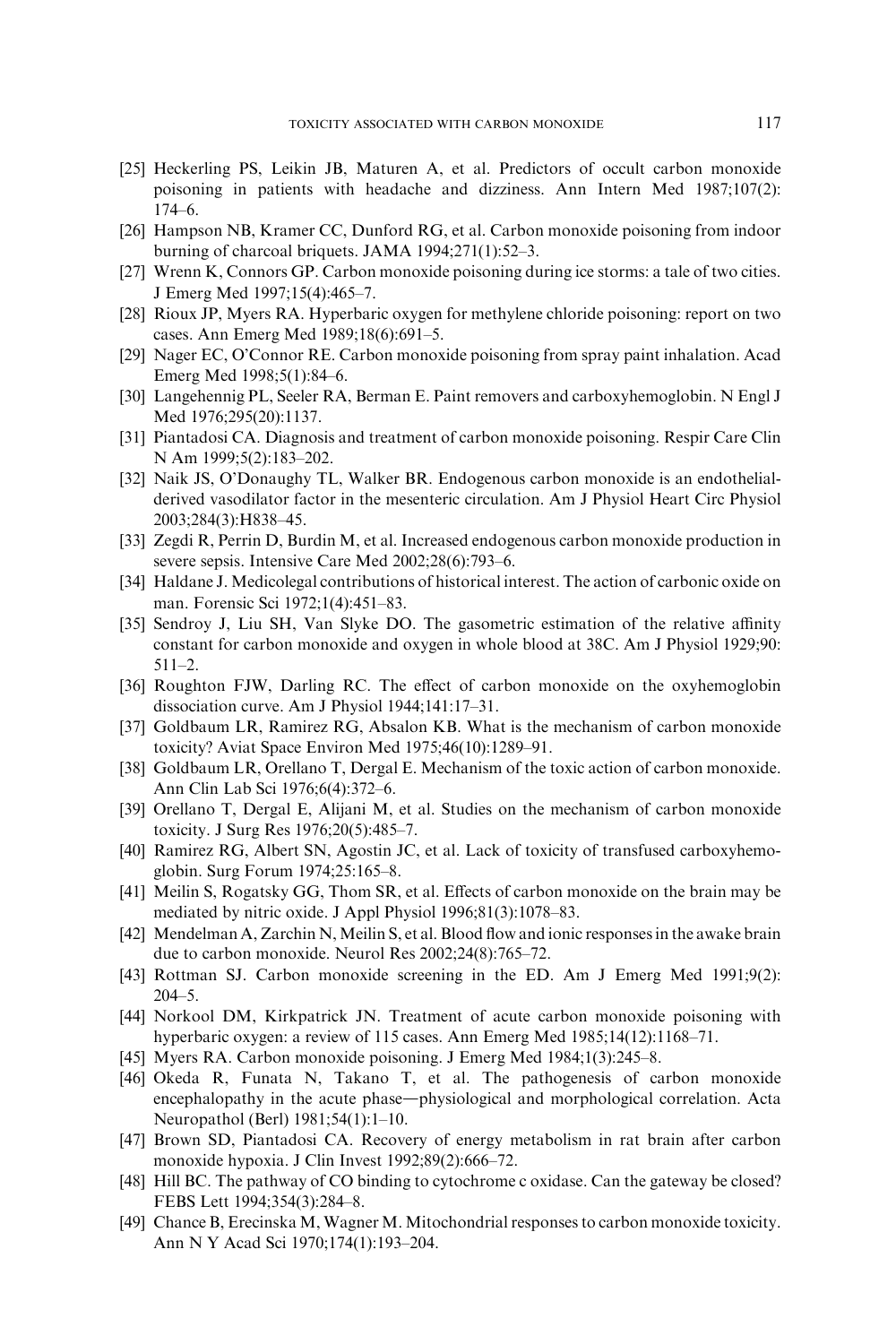- <span id="page-19-0"></span>[50] Hardy KR, Thom SR. Pathophysiology and treatment of carbon monoxide poisoning. J Toxicol Clin Toxicol 1994;32(6):613–29.
- [51] Zhang J, Piantadosi CA. Mitochondrial oxidative stress after carbon monoxide hypoxia in the rat brain. J Clin Invest 1992;90(4):1193–9.
- [52] Thom SR, Ohnishi ST, Ischiropoulos H. Nitric oxide released by platelets inhibits neutrophil B2 integrin function following acute carbon monoxide poisoning. Toxicol Appl Pharmacol 1994;128(1):105–10.
- [53] Radi R, Rodriguez M, Castro L, et al. Inhibition of mitochondrial electron transport by peroxynitrite. Arch Biochem Biophys 1994;308(1):89–95.
- [54] Piantadosi CA, Tatro L, Zhang J. Hydroxyl radical production in the brain after CO hypoxia in rats. Free Rad Biol Med 1995;18(3):603–9.
- [55] DeBias DA, Banerjee CM, Birkhead NC, et al. Effects of carbon monoxide inhalation on ventricular fibrillation. Arch Environ Health 1976;31(1):42–6.
- [56] Sangalli BC, Bidanset JH. A review of carboxymyoglobin formation: a major mechanism of carbon monoxide toxicity. Vet Hum Toxicol 1990;32(5):449–53.
- [57] Florkowski CM, Rossi ML, Carey MP, et al. Rhabdomyolysis and acute renal failure following carbon monoxide poisoning: two case reports with muscle histopathology and enzyme activities. J Toxicol Clin Toxicol 1992;30(3):443–54.
- [58] Wolff E. Carbon monoxide poisoning with severe myonecrosis and acute renal failure. Am J Emerg Med 1994;12(3):347–9.
- [59] Herman GD, Shapiro AB, Leikin J. Myonecrosis in carbon monoxide poisoning. Vet Hum Toxicol 1988;30(1):28–30.
- [60] Richardson RS, Noyszewski EA, Saltin B, et al. Effect of mild carboxy-hemoglobin on exercising skeletal muscle: intravascular and intracellular evidence. Am J Physiol 2002; 283(5):R1131–9.
- [61] Barinaga M. Carbon monoxide: killer to brain messenger in one step. Science 1993; 259(5093):309.
- [62] Verma A, Hirsch DJ, Glatt CE, et al. Carbon monoxide: a putative neural messenger. Science 1993;259(5093):381–4.
- [63] Meyer-Witting M, Helps S, Gorman DF. Acute carbon monoxide exposure and cerebral blood flow in rabbits. Anaesth Intensive Care 1991;19(3):373–7.
- [64] Sinha AK, Klein J, Schultze P, et al. Cerebral regional capillary perfusion and blood flow after carbon monoxide exposure. J Appl Physiol 1991;71(4):1196–200.
- [65] Jiang J, Tyssebotn I. Cerebrospinal fluid pressure changes after acute carbon monoxide poisoning and therapeutic effects of normobaric and hyperbaric oxygen in conscious rats. Undersea Hyperb Med 1997;24(4):245–54.
- [66] Ischiropoulos H, Beers MF, Ohnishi ST, et al. Nitric oxide production and perivascular tyrosine nitration in brain after carbon monoxide poisoning in the rat. J Clin Invest 1996; 97(10):2260–7.
- [67] Landry DW, Oliver JA. The pathogenesis of vasodilatory shock. N Engl J Med 2001;345(8): 588–95.
- [68] Ginsberg MD, Myers RE, McDonagh BF. Experimental carbon monoxide encephalopathy in the primate. II. Clinical aspects, neuropathology, and physiologic correlation. Arch Neurol 1974;30(3):209–16.
- [69] Koehler RC, Jones MD Jr, Traystman RJ. Cerebral circulatory response to carbon monoxide and hypoxic hypoxia in the lamb. Am J Physiol 1982;243(1):H27–32.
- [70] Okeda R, Funata N, Song SJ, et al. Comparative study on pathogenesis of selective cerebral lesions in carbon monoxide poisoning and nitrogen hypoxia in cats. Acta Neuropathol (Berl) 1982;56(4):265–72.
- [71] Song SY, Okeda R, Funata N, et al. An experimental study of the pathogenesis of the selective lesion of the globus pallidus in acute carbon monoxide poisoning in cats. Acta Neuropathol (Berl) 1983;61:232–8.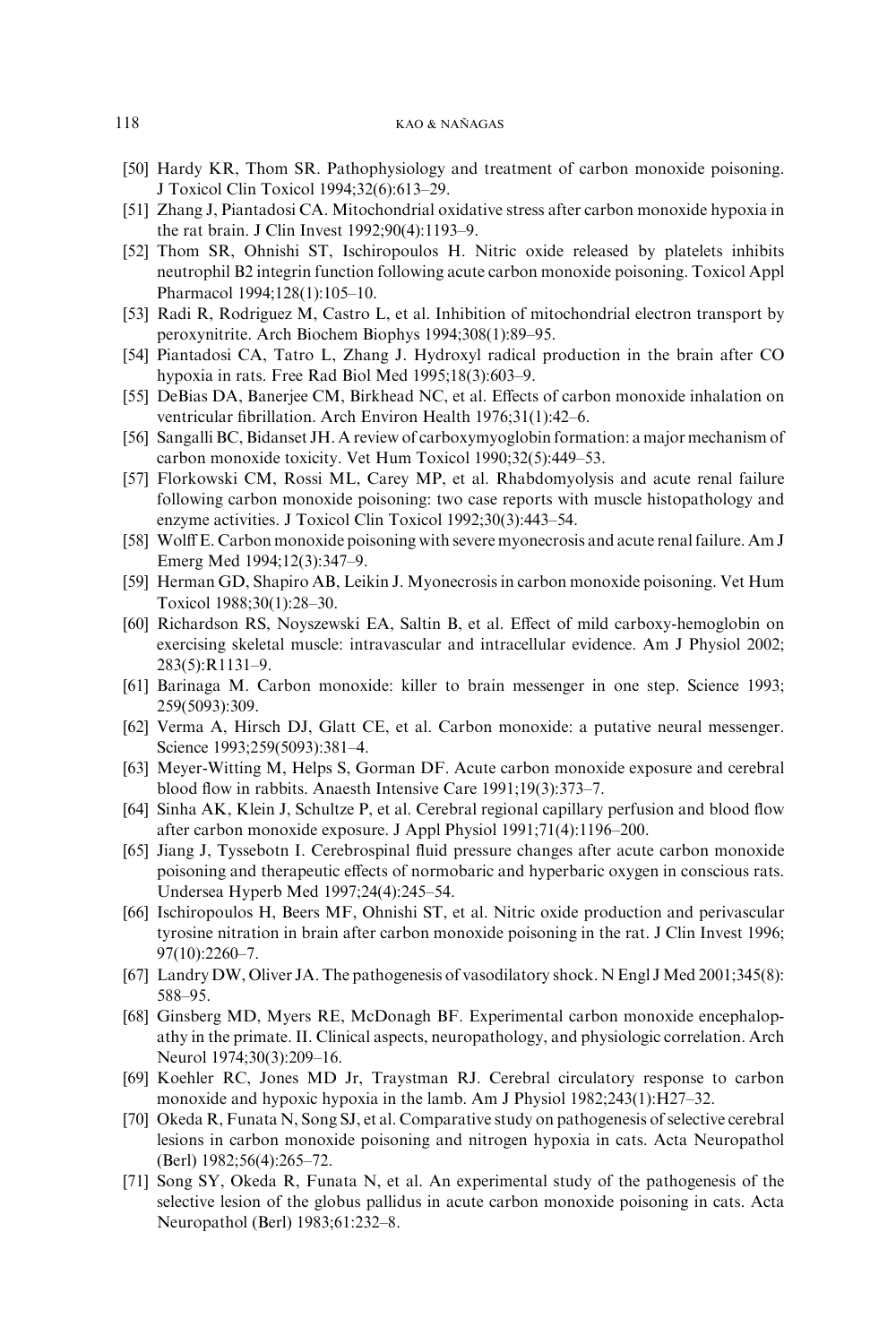- <span id="page-20-0"></span>[72] Thom SR, Kang M, Fisher D, et al. Release of glutathione from erythrocytes and other markers of oxidative stress in carbon monoxide poisoning. J Appl Physiol 1997;82(5): 1424–32.
- [73] Thom SR. Leukocytes in carbon monoxide–mediated brain oxidative injury. Toxicol Appl Pharmacol 1993;123(2):234–47.
- [74] Thom SR, Fisher D, Manevich Y. Roles for platelet-activating factor and \*NO-derived oxidants causing neutrophil adherence after CO poisoning. Am J Physiol Heart Circ Physiol 2001;281(2):H923–30.
- [75] Tomaszewski C, Rosenberg N, Wanthen J, et al. Prevention of neurological sequelae from carbon monoxide by hyperbaric oxygen in rats. Neurology 1992;42(Suppl 3):196.
- [76] Thom SR. Carbon monoxide–mediated brain lipid peroxidation in the rat. J Appl Physiol 1990;68(3):997–1003.
- [77] Thom SR. Dehydrogenase conversion to oxidase and lipid peroxidation in brain after carbon monoxide poisoning. J Appl Physiol 1992;73(4):1584–9.
- [78] Penney DG. Acute carbon monoxide poisoning: animal models: a review. Toxicology 1990; 62(2):123–60.
- [79] Thom SR, Bhopale VM, Fisher D, et al. Delayed neuropathology after carbon monoxide poisoning is immune-mediated. Proc Natl Acad Sci U S A 2004;101(37):13660–5.
- [80] Piantadosi CA, Zhang J, Levin ED, et al. Apoptosis and delayed neuronal damage after carbon monoxide poisoning in the rat. Exp Neurol 1997;147(1):103–14.
- [81] Penney DG, Chen K. NMDA receptor–blocker ketamine protects during acute carbon monoxide poisoning, while calcium channel–blocker verapamil does not. J Appl Toxicol 1996;16(4):297–304.
- [82] Ishimaru H, Katoh A, Suzuki H, et al. Effects of N-methyl-D-aspartate receptor antagonists on carbon monoxide–induced brain damage in mice. J Pharmacol Exp Ther 1992;261(1):349–52.
- [83] Lightfoot NF. Chronic carbon monoxide exposure. Proc R Soc Med 1972;65(9):798–9.
- [84] Thom SR, Fisher D, Xu YA, et al. Role of nitric oxide–derived oxidants in vascular injury from carbon monoxide in the rat. Am J Physiol 1999;276(3 Pt 2):H984–92.
- [85] Estabrook RW, Franklin MR, Hildebrandt AG. Factors influencing the inhibitory effect of carbon monoxide on cytochrome P-450–catalyzed mixed function oxidation reactions. Ann N Y Acad Sci 1970;174(1):218–32.
- [86] Dolan MC, Haltom TL, Barrows GH, et al. Carboxyhemoglobin levels in patients with flulike symptoms. Ann Emerg Med 1987;16(7):782–6.
- [87] Heckerling PS. Occult carbon monoxide poisoning: a cause of winter headache. Am J Emerg Med 1987;5:201–4.
- [88] Baker MD, Henretig FM, Ludwig S. Carboxyhemoglobin levels in children with nonspecific flu-like symptoms. J Pediatr 1988;113(3):501–4.
- [89] Burney RE, Wu SC, Nemiroff MJ. Mass carbon monoxide poisonings: clinical effects and results of treatment in 184 victims. Ann Emerg Med 1982;11(8):394–9.
- [90] Stewart RD, Peterson JE, Baretta ED, et al. Experimental human exposure to carbon monoxide. Arch Environ Health 1970;21(2):154–64.
- [91] Stewart RD, Peterson JE, Fisher TN, et al. Experimental human exposure to high concentrations of carbon monoxide. Arch Environ Health 1973;26(1):1–7.
- [92] Herman LY. Carbon monoxide poisoning presenting as an isolated seizure. J Emerg Med 1998;16(3):429–32.
- [93] Mori T, Nagai K. Carbon-monoxide poisoning presenting as an afebrile seizure. Pediatr Neurol 2000;22(4):330–1.
- [94] Silver DA, Cross M, Fox B, et al. Computed tomography of the brain in acute carbon monoxide poisoning. Clin Radiol 1996;51(7):480–3.
- [95] Jones JS, Lagasse J, Zimmerman G. Computed tomographic findings after acute carbon monoxide poisoning. Am J Emerg Med 1994;12(4):448–51.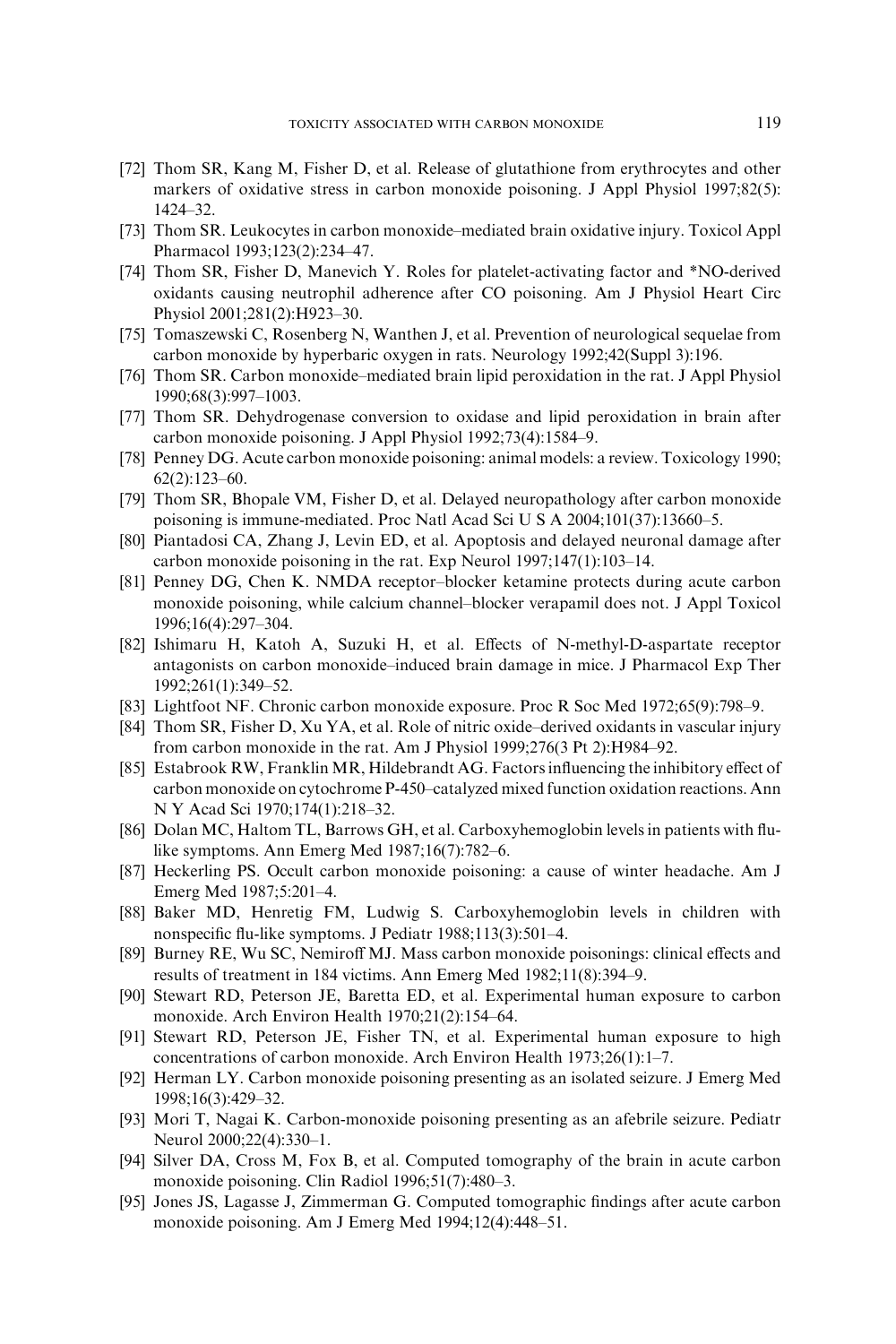- <span id="page-21-0"></span>[96] Miura T, Mitomo M, Kawai R, et al. CT of the brain in acute carbon monoxide intoxication: characteristic features and prognosis. AJNR Am J Neuroradiol 1985;6(5):739–42.
- [97] Sawada Y, Takahashi M, Ohashi N, et al. Computerised tomography as an indication of long-term outcome after acute carbon monoxide poisoning. Lancet 1980;1(8172):783–4.
- [98] Penney DG. Hemodynamic response to carbon monoxide. Environ Health Perspect 1988; 77:121–30.
- [99] Yanir Y, Shupak A, Abramovich A, et al. Cardiogenic shock complicating acute carbon monoxide poisoning despite neurologic and metabolic recovery. Ann Emerg Med 2002; 40(4):420–4.
- [100] Thom SR, Keim LW. Carbon monoxide poisoning: a review. Epidemiology, pathophysiology, clinical findings, and treatment options including hyperbaric oxygen therapy. J Toxicol Clin Toxicol 1989;27(3):141–56.
- [101] Atkins EH, Baker EL. Exacerbation of coronary artery disease by occupational carbon monoxide exposure: a report to two fatalities and a review of the literature. Am J Ind Med 1985;7(1):73–9.
- [102] Aronow WS, Isbell MW. Carbon monoxide effect on exercise-induced angina pectoris. Ann Intern Med 1973;79(3):392–5.
- [103] Sheps DS, Herbst MC, Hinderliter AL, et al. Production of arrhythmias by elevated carboxyhemoglobin in patients with coronary artery disease. Ann Intern Med 1990;113(5): 343–51.
- [104] Allred EN, Bleecker ER, Chaitman BR, et al. Short-term effects of carbon monoxide exposure on the exercise performance of subjects with coronary artery disease. N Engl J Med 1989;321(21):1426–32.
- [105] Marius-Nunez AL. Myocardial infarction with normal coronary arteries after acute exposure to carbon monoxide. Chest 1990;97(2):491–4.
- [106] Myers RA, Snyder SK, Majerus TC. Cutaneous blisters and carbon monoxide poisoning. Ann Emerg Med 1985;14(6):603–6.
- [107] Thom SR. Smoke inhalation. Emerg Med Clin North Am 1989;7(2):371–87.
- [108] Goulon M, Barois A, Rapin M, et al. Carbon monoxide poisoning and acute anoxia due to breathing coal tar gas and hydrocarbons. Journal of Hyperbaric Medicine 1986;1(1):23–41.
- [109] Krantz T, Thisted B, Strom J, et al. Acute carbon monoxide poisoning. Acta Anaesthesiol Scand 1988;32(4):278–82.
- [110] Vreman HJ, Mahoney JJ, Stevenson DK. Carbon monoxide and carboxyhemoglobin. Adv Pediatr 1995;42:303–34.
- [111] Foster M, Goodwin SR, Williams C, et al. Recurrent acute life-threatening events and lactic acidosis caused by chronic carbon monoxide poisoning in an infant. Pediatrics 1999;104(3): e34.
- [112] Crocker PJ, Walker JS. Pediatric carbon monoxide toxicity. J Emerg Med 1985;3(6):443–8.
- [113] Liebelt EL. Hyperbaric oxygen therapy in childhood carbon monoxide poisoning. Curr Opin Pediatr 1999;11(3):259–64.
- [114] Longo LD, Hill EP. Carbon monoxide uptake and elimination in fetal and maternal sheep. Am J Physiol 1977;232(3):H324–30.
- [115] Longo LD. Carbon monoxide in the pregnant mother and fetus and its exchange across the placenta. Ann N Y Acad Sci 1970;174(1):312–41.
- [116] Norman CA, Halton DM. Is carbon monoxide a workplace teratogen? Ann Occup Hyg 1990;34(4):335–47.
- [117] Caravati EM, Adams CJ, Joyce SM, et al. Fetal toxicity associated with maternal carbon monoxide poisoning. Ann Emerg Med 1988;17(7):714–7.
- [118] Koren G, Sharav T, Pastuszak A, et al. A multicenter, prospective study of fetal outcome following accidental carbon monoxide poisoning in pregnancy. Reprod Toxicol 1991;5(5): 397–403.
- [119] Farrow JR, Davis GJ, Roy TM, et al. Fetal death due to nonlethal maternal carbon monoxide poisoning. J Forensic Sci 1990;35(6):1448–52.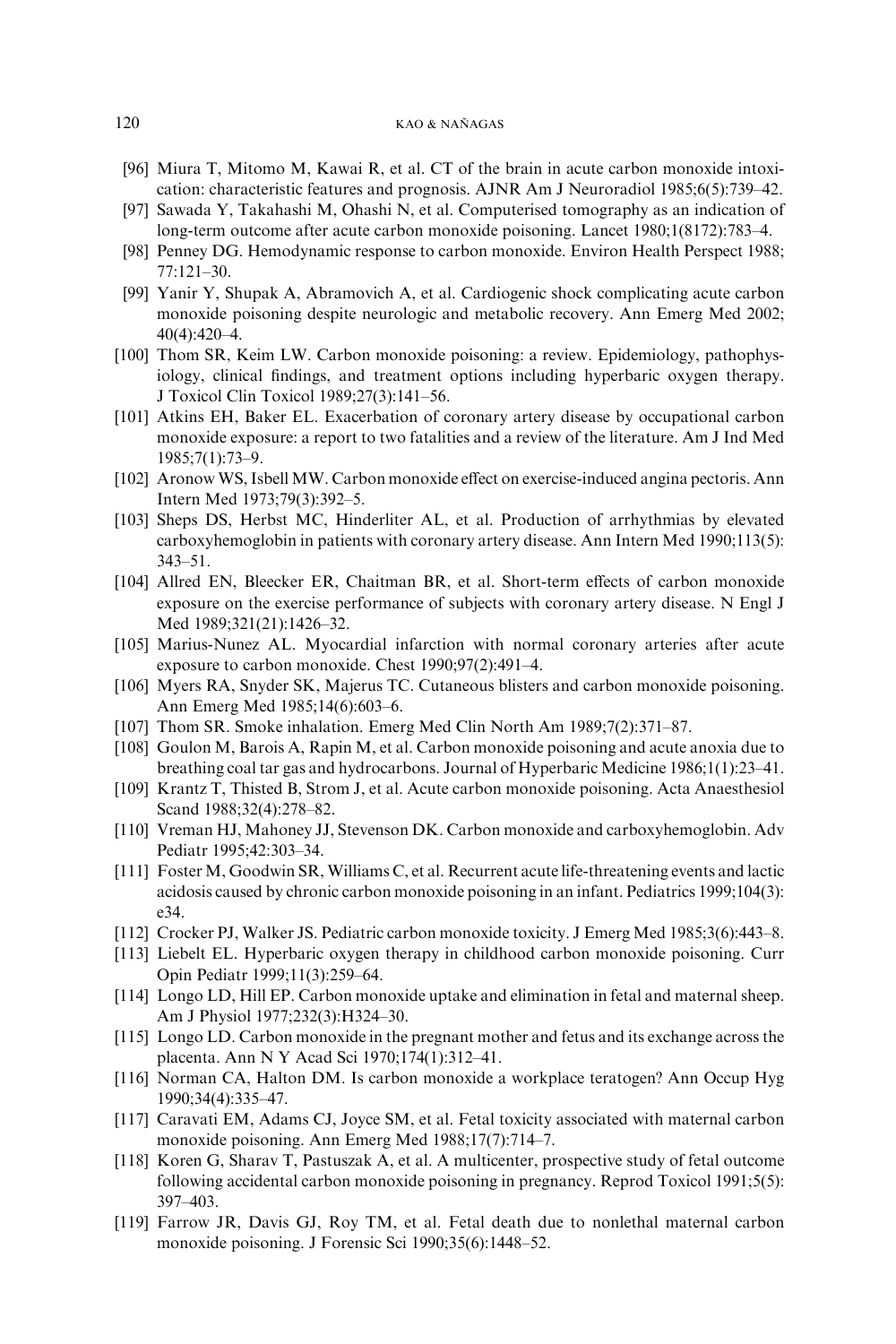- <span id="page-22-0"></span>[120] Cramer CR. Fetal death due to accidental maternal carbon monoxide poisoning. J Toxicol Clin Toxicol 1982;19(3):297–301.
- [121] Ginsberg MD, Myers RE. Fetal brain injury after maternal carbon monoxide intoxication. Clinical and neuropathologic aspects. Neurology 1976;26(1):15–23.
- [122] Woody RC, Brewster MA. Telencephalic dysgenesis associated with presumptive maternal carbon monoxide intoxication in the first trimester of pregnancy. J Toxicol Clin Toxicol 1990;28(4):467–75.
- [123] Elkharrat D, Raphael JC, Korach JM, et al. Acute carbon monoxide intoxication and hyperbaric oxygen in pregnancy. Intensive Care Med 1991;17(5):289–92.
- [124] Garland H, Pearce J. Neurological complications of carbon monoxide poisoning. Q J Med 1967;36(144):445–55.
- [125] Min SK. A brain syndrome associated with delayed neuropsychiatric sequelae following acute carbon monoxide intoxication. Acta Psychiatr Scand 1986;73(1):80–6.
- [126] Choi IS. Delayed neurologic sequelae in carbon monoxide intoxication. Arch Neurol 1983; 40(7):433–5.
- [127] Myers RA, Snyder SK, Emhoff TA. Subacute sequelae of carbon monoxide poisoning. Ann Emerg Med 1985;14(12):1163–7.
- [128] Lee MS, Marsden CD. Neurological sequelae following carbon monoxide poisoning: clinical course and outcome according to the clinical types and brain computed tomography scan findings. Mov Disord 1994;9(5):550–8.
- [129] Smith JS, Brandon S. Morbidity from acute carbon monoxide poisoning at three-year follow-up. BMJ 1973;1(5849):318–21.
- [130] Raphael JC, Elkharrat D, Jars-Guincestre MC, et al. Trial of normobaric and hyperbaric oxygen for acute carbon monoxide intoxication. Lancet 1989;2(8660):414–9.
- [131] Shillito FH, Drinker CK, Shaughnessy TJ. The problem of nervous and mental sequelae in carbon monoxide poisoning. JAMA 1936;106(9):669–74.
- [132] Kim JK, Coe CJ. Clinical study on carbon monoxide intoxication in children. Yonsei Med J 1987;28(4):266–73.
- [133] Parkinson RB, Hopkins RO, Cleavinger HB, et al. White matter hyperintensities and neuropsychological outcome following carbon monoxide poisoning. Neurology 2002; 58(10):1525–32.
- [134] Mathieu D, Nolf M, Durocher A, et al. Acute carbon monoxide poisoning. Risk of late sequelae and treatment by hyperbaric oxygen. J Toxicol Clin Toxicol 1985;23(4–6): 315–24.
- [135] Schiltz KL. Failure to assess motivation, need to consider psychiatric variables, and absence of comprehensive examination: a skeptical review of neuropsychologic assessment in carbon monoxide research. Undersea Hyperb Med 2000;27(1):48–50.
- [136] Seger D, Welch L. Carbon monoxide controversies: neuropsychologic testing, mechanism of toxicity, and hyperbaric oxygen. Ann Emerg Med 1994;24(2):242–8.
- [137] Hampson NB, Mathieu D, Piantadosi CA, et al. Carbon monoxide poisoning: interpretation of randomized clinical trials and unresolved treatment issues. Undersea Hyperb Med 2001;28(3):157–64.
- [138] Deschamps D, Geraud C, Julien H, et al. Memory one month after acute carbon monoxide intoxication: a prospective study. Occup Environ Med 2003;60(3):212–6.
- [139] Gorman D, Drewry A, Huang YL, et al. The clinical toxicology of carbon monoxide. Toxicology 2003;187(1):25–38.
- [140] Watkins CG, Strope GL. Chronic carbon monoxide poisoning as a major contributing factor in the sudden infant death syndrome. Am J Dis Child 1986;140(7):619.
- [141] Halpern JS. Chronic occult carbon monoxide poisoning. J Emerg Nurs 1989;15(2 Pt 1): 107–11.
- [142] Manuel J. A healthy home environment? Environ Health Perspect 1999;107(7):A352–7.
- [143] Wright J. Chronic and occult carbon monoxide poisoning: we don't know what we're missing. Emerg Med J 2002;19(5):386–90.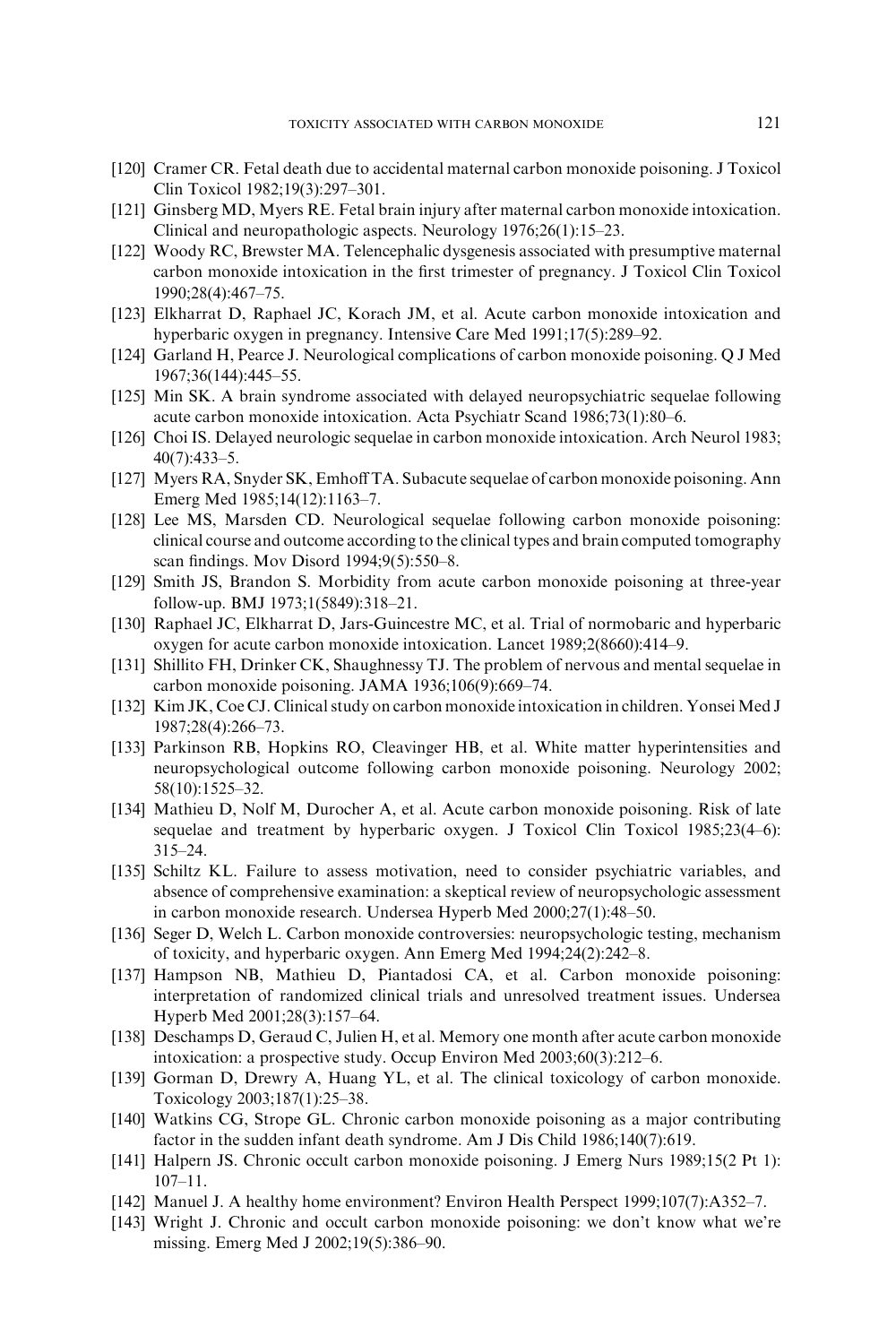- <span id="page-23-0"></span>[144] Devine SA, Kirkley SM, Palumbo CL, et al. MRI and neuropsychological correlates of carbon monoxide exposure: a case report. Environ Health Perspect 2002;110(10):1051–5.
- [145] Gilbert GJ, Glaser GH. Neurologic manifestations of chronic carbon monoxide poisoning. N Engl J Med 1959;261(24):1217–20.
- [146] Thorpe M. Chronic carbon monoxide poisoning. Can J Psychiatry 1994;39(1):59–61.
- [147] Khan K, Sharief N. Chronic carbon monoxide poisoning in children. Acta Paediatr 1995; 84(7):742.
- [148] Myers RA, DeFazio A, Kelly MP. Chronic carbon monoxide exposure: a clinical syndrome detected by neuropsychological tests. J Clin Psychol 1998;54(5):555–67.
- [149] Knobeloch L, Jackson R. Recognition of chronic carbon monoxide poisoning. Wis Med J 1999;98(6):26–9.
- [150] Pavese N, Napolitano A, De Iaco G, et al. Clinical outcome and magnetic resonance imaging of carbon monoxide intoxication. A long-term follow-up study. Ital J Neurol Sci 1999;20(3):171–8.
- [151] Townsend CL, Maynard RL. Effects on health of prolonged exposure to low concentrations of carbon monoxide. Occup Environ Med 2002;59(10):708–11.
- [152] Ritz B, Yu F, Chapa G, et al. Effect of air pollution on preterm birth among children born in Southern California between 1989 and 1993 2000;11(5):502–11.
- [153] Ritz B, Yu F, Fruin S, et al. Ambient air pollution and risk of birth defects in Southern California. Am J Epidemiol 2002;155(1):17–25.
- [154] Fechter LD, Karpa MD, Proctor B, et al. Disruption of neostriatal development in rats following perinatal exposure to mild, but chronic carbon monoxide. Neurotoxicol Teratol 1987;9(4):277–81.
- [155] Weir FW, Fabiano VL. Re-evaluation of the role of carbon monoxide in production or aggravation of cardiovascular disease processes. J Occup Med 1982;24(7):519–25.
- [156] Morris RD, Naumova EN, Munasinghe RL. Ambient air pollution and hospitalization for congestive heart failure among elderly people in seven large US cities. Am J Public Health 1995;85(10):1361–5.
- [157] Heckerling PS, Leikin JB, Terzian CG, et al. Occult carbon monoxide poisoning in patients with neurologic illness. J Toxicol Clin Toxicol 1990;28(1):29–44.
- [158] Stewart RD, Baretta ED, Platte LR, et al. Carboxyhemoglobin levels in American blood donors. JAMA 1974;229(9):1187–95.
- [159] Benignus VA, Kafer ER, Muller KE, et al. Absence of symptoms with carboxyhemoglobin levels of 16–23%. Neurotoxicol Teratol 1987;9(5):345–8.
- [160] Sokal JA, Kralkowska E. The relationship between exposure duration, carboxyhemoglobin, blood glucose, pyruvate and lactate and the severity of intoxication in 39 cases of acute carbon monoxide poisoning in man. Arch Toxicol 1985;57(3):196–9.
- [161] Davis SM, Levy RC. High carboxyhemoglobin level without acute or chronic findings. J Emerg Med 1984;1(6):539–42.
- [162] Kurt TL, Anderson RJ, Reed WG. Rapid estimation of carboxyhemoglobin by breath sampling in an emergency setting. Vet Hum Toxicol 1990;32(3):227–9.
- [163] Touger M, Gallagher EJ, Tyrell J. Relationship between venous and arterial carboxyhemoglobin levels in patients with suspected carbon monoxide poisoning. Ann Emerg Med 1995;25(4):481–3.
- [164] Lopez DM, Weingarten-Arams JS, Singer LP, et al. Relationship between arterial, mixed venous, and internal jugular carboxyhemoglobin concentrations at low, medium, and high concentrations in a piglet model of carbon monoxide toxicity. Crit Care Med 2000;28(6): 1998–2001.
- [165] Bozeman WP, Myers RA, Barish RA. Confirmation of the pulse oximetry gap in carbon monoxide poisoning. Ann Emerg Med 1997;30(5):608–11.
- [166] Buckley RG, Aks SE, Eshom JL, et al. The pulse oximetry gap in carbon monoxide intoxication. Ann Emerg Med 1994;24(2):252–5.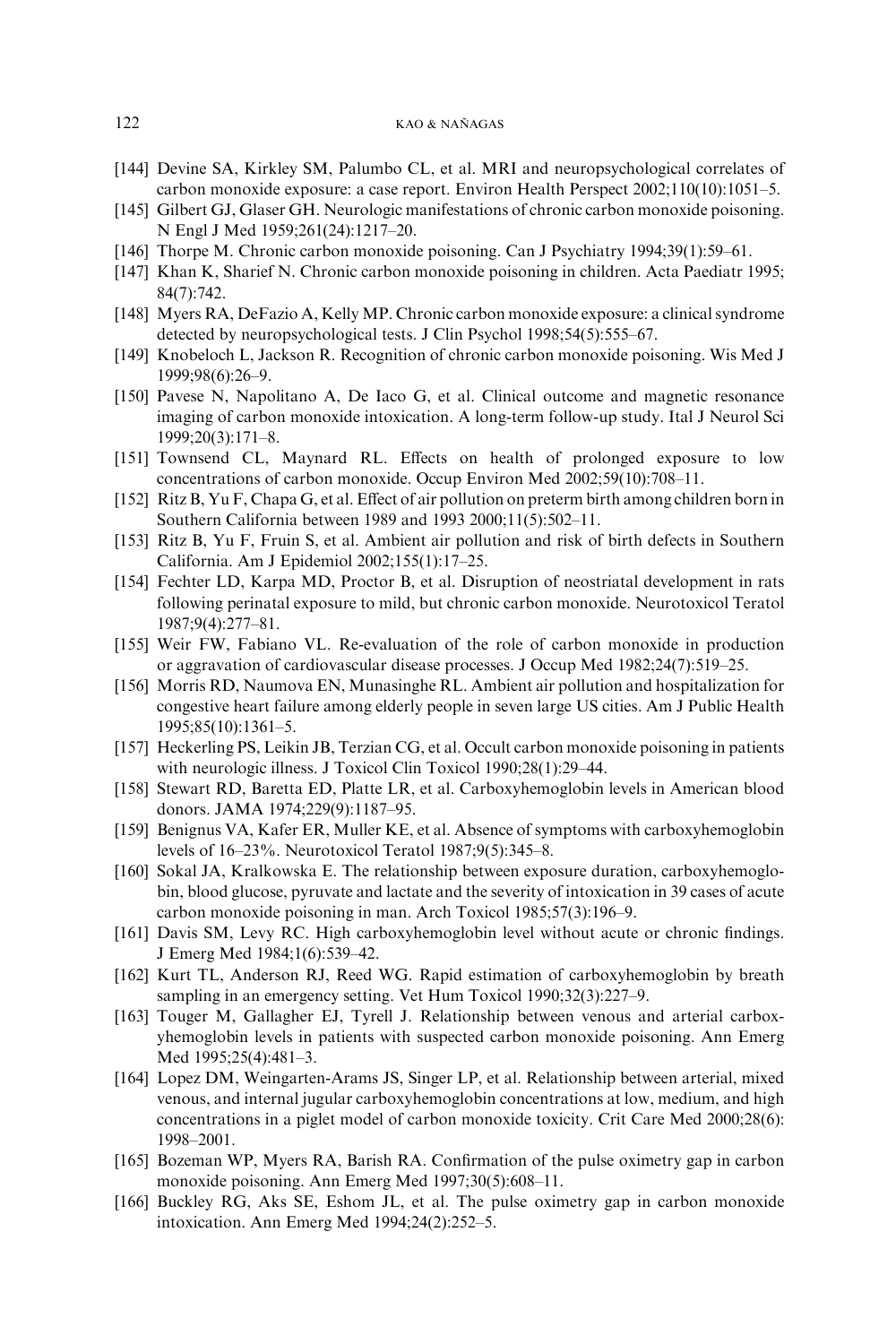- <span id="page-24-0"></span>[167] Hampson NB. Pulse oximetry in severe carbon monoxide poisoning. Chest 1998;114(4): 1036–41.
- [168] Larkin JM, Brahos GJ, Moylan JA. Treatment of carbon monoxide poisoning: prognostic factors. J Trauma 1976;16(2):111–4.
- [169] Holstege CP, Baer AB, Eldridge DL, et al. Case series of elevated troponin I following carbon monoxide poisoning. J Toxicol Clin Toxicol 2004;42(5):742–3.
- [170] Shusterman D, Alexeeff G, Hargis C, et al. Predictors of carbon monoxide and hydrogen cyanide exposure in smoke inhalation patients. J Toxicol Clin Toxicol 1996; 34(1):61–71.
- [171] Van Hoesen KB, Camporesi EM, Moon RE, et al. Should hyperbaric oxygen be used to treat the pregnant patient for acute carbon monoxide poisoning? A case report and literature review. JAMA 1989;261(7):1039–43.
- [172] Rasmussen LS, Poulsen MG, Christiansen M, et al. Biochemical markers for brain damage after carbon monoxide poisoning. Acta Anaesthesiol Scand 2004;48(4): 469–73.
- [173] Brvar M, Mozina H, Osredkar J, et al. S100B protein in carbon monoxide poisoning: a pilot study. Resuscitation 2004;61(3):357–60.
- [174] Brvar M, Mozina H, Osredkar J, et al. The potential value of the protein S-100B level as a criterion for hyperbaric oxygen treatment and prognostic marker in carbon monoxide poisoned patients. Resuscitation 2003;56(1):105–9.
- [175] Messier LD, Myers RA. A neuropsychological screening battery for emergency assessment of carbon-monoxide-poisoned patients. J Clin Psychol 1991;47(5):675–84.
- [176] Amitai Y, Zlotogorski Z, Golan-Katzav V, et al. Neuropsychological impairment from acute low-level exposure to carbon monoxide. Arch Neurol 1998;55(6):845–8.
- [177] Hay PJ, Denson LA, van Hoof M, et al. The neuropsychiatry of carbon monoxide poisoning in attempted suicide: a prospective controlled study. J Psychosom Res 2002; 53(2):699–708.
- [178] Myers RA, Britten JS. Are arterial blood gases of value in treatment decisions for carbon monoxide poisoning? Crit Care Med 1989;17(2):139–42.
- [179] Hampson NB, Dunford RG, Kramer CC, et al. Selection criteria utilized for hyperbaric oxygen treatment of carbon monoxide poisoning. J Emerg Med 1995;13(2): 227–31.
- [180] Hart IK, Kennedy PG, Adams JH, et al. Neurological manifestation of carbon monoxide poisoning. Postgrad Med J 1988;64(749):213–6.
- [181] Vieregge P, Klostermann W, Blumm RG, et al. Carbon monoxide poisoning: clinical, neurophysiological, and brain imaging observations in acute disease and follow-up. J Neurol 1989;236(8):478–81.
- [182] Zagami AS, Lethlean AK, Mellick R. Delayed neurological deterioration following carbon monoxide poisoning: MRI findings. J Neurol 1993;240(2):113–6.
- [183] Gale SD, Hopkins RO, Weaver LK, et al. MRI, quantitative MRI, SPECT, and neuropsychological findings following carbon monoxide poisoning. Brain Inj 1999;13(4): 229–43.
- [184] Denays R, Makhoul E, Dachy B, et al. Electroencephalographic mapping and 99mTc HMPAO single-photon emission computed tomography in carbon monoxide poisoning. Ann Emerg Med 1994;24(5):947–52.
- [185] Ducasse JL, Celsis P, Marc-Vergnes JP. Non-comatose patients with acute carbon monoxide poisoning: hyperbaric or normobaric oxygenation? Undersea Hyperb Med 1995; 22(1):9–15.
- [186] Choi IS, Kim SK, Lee SS, et al. Evaluation of outcome of delayed neurologic sequelae after carbon monoxide poisoning by technetium-99m hexamethylpropylene amine oxime brain single photon emission computed tomography. Eur Neurol 1995;35(3):137–42.
- [187] Winter PM, Miller JN. Carbon monoxide poisoning. JAMA 1976;236(13):1502.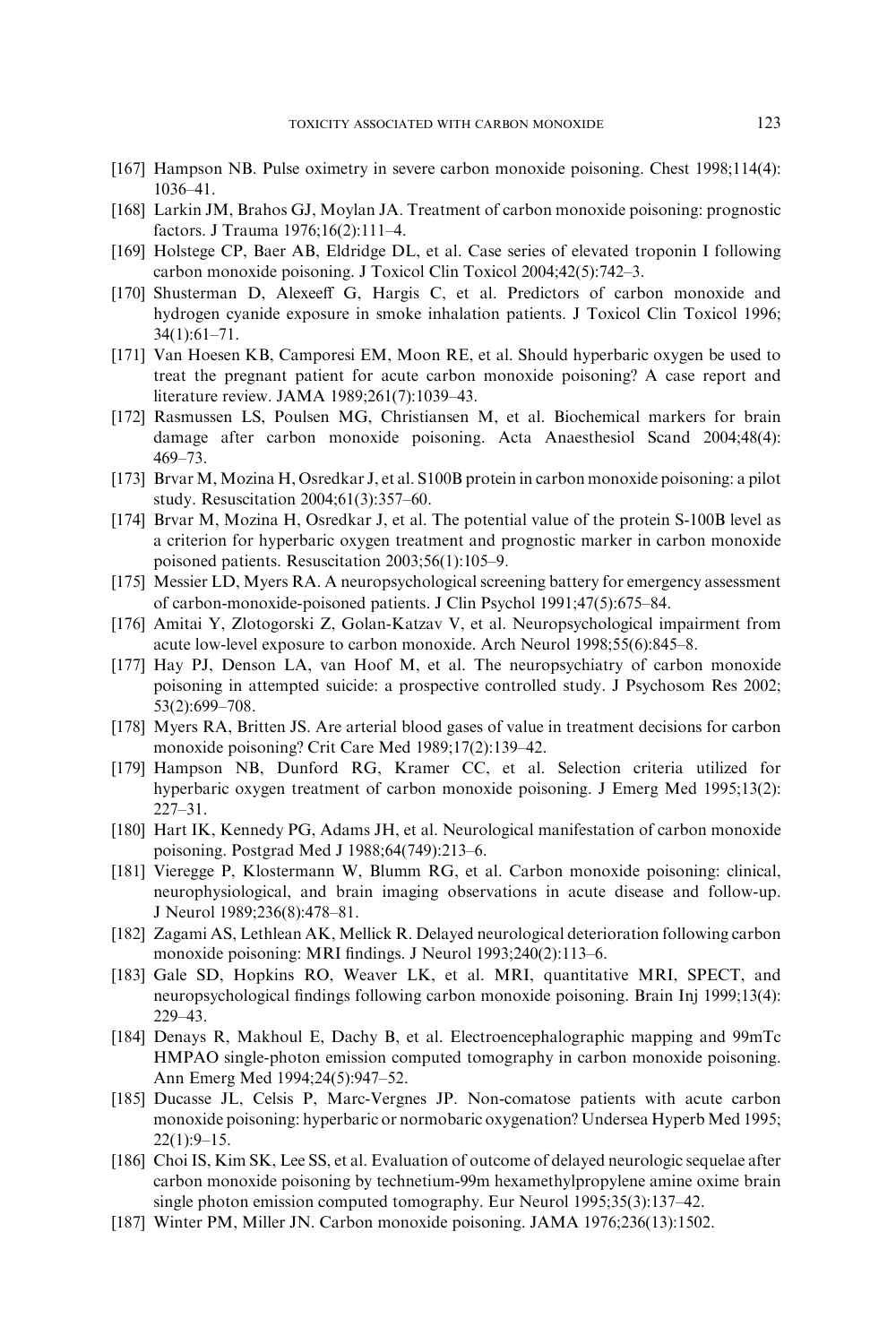- <span id="page-25-0"></span>[188] Thom SR. Antidotes in depth: hyperbaric oxygen. In: Goldfrank LR, Flomenbaum NE, Lewin NA, et al, editors. Goldfrank's toxicologic emergencies. 7th edition. New York: McGraw-Hill; 2002. p. 1492–7.
- [189] Boerema I, Meyne NG, Brummelkamp WH, et al. Life without blood. Arch Chir Neerl 1959;11:70.
- [190] Pace N, Stajman E, Walker EL. Acceleration of carbon monoxide elimination in man by high pressure oxygen. Science 1950;111:652-4.
- [191] Jay GD, McKindley DS. Alterations in pharmacokinetics of carboxyhemoglobin produced by oxygen under pressure. Undersea Hyperb Med 1997;24(3):165–73.
- [192] Araki R, Nashimoto I, Takano T. The effect of hyperbaric oxygen on cerebral hemoglobin oxygenation and dissociation rate of carboxyhemoglobin in anesthetized rats: spectroscopic approach. Adv Exp Med Biol 1988;222:375–81.
- [193] Peterson JE, Stewart RD. Absorption and elimination of carbon monoxide by inactive young men. Arch Environ Health 1970;21(2):165–71.
- [194] Smith G. The treatment of carbon monoxide poisoning with oxygen at two atmospheres absolute. Ann Occup Hyg 1962;5:259–63.
- [195] End E, Long CW. Oxygen under pressure in carbon monoxide poisoning. J Ind Hyg Toxicol 1942;24(10):302–6.
- [196] Thom SR. Antagonism of carbon monoxide–mediated brain lipid peroxidation by hyperbaric oxygen. Toxicol Appl Pharmacol 1990;105(2):340–4.
- [197] Brown SD, Piantadosi CA. Reversal of carbon monoxide–cytochrome c oxidase binding by hyperbaric oxygen in vivo. Adv Exp Med Biol 1989;248:747–54.
- [198] Thom SR. Functional inhibition of leukocyte B2 integrins by hyperbaric oxygen in carbon monoxide–mediated brain injury in rats. Toxicol Appl Pharmacol 1993;123(2): 248–56.
- [199] Thom SR, Mendiguren I, Nebolon M. Temporary inhibition of human neutrophil B2 integrin function by hyperbaric oxygen (HBO). Clin Res 1994;42:130A.
- [200] Jiang J, Tyssebotn I. Normobaric and hyperbaric oxygen treatment of acute carbon monoxide poisoning in rats. Undersea Hyperb Med 1997;24(2):107–16.
- [201] Gilmer B, Kilkenny J, Tomaszewski C, et al. Hyperbaric oxygen does not prevent neurologic sequelae after carbon monoxide poisoning. Acad Emerg Med 2002;9(1):1–8.
- [202] Piantadosi CA. Carbon monoxide poisoning. N Engl J Med 2002;347(14):1054–5.
- [203] Thom SR, Taber RL, Mendiguren II, et al. Delayed neuropsychologic sequelae after carbon monoxide poisoning: prevention by treatment with hyperbaric oxygen. Ann Emerg Med 1995;25(4):474–80.
- [204] Mathieu D, Wattel F, Mathieu-Nolf M, et al. Randomized prospective study comparing the effect of HBO versus 12 hours NBO in non comatose CO poisoned patients: results of the interim analysis. Undersea Hyperb Med 1996;23:7–8.
- [205] Scheinkestel CD, Bailey M, Myles PS, et al. Hyperbaric or normobaric oxygen for acute carbon monoxide poisoning: a randomised controlled clinical trial. Med J Aust 1999; 170(5):203–10.
- [206] Weaver LK, Hopkins RO, Chan KJ, et al. Hyperbaric oxygen for acute carbon monoxide poisoning. N Engl J Med 2002;347(14):1057–67.
- [207] Weaver LK, Hopkins RO, Larson-Lohr V. Carbon monoxide poisoning: a review of human outcome studies comparing normobaric oxygen with hyperbaric oxygen. Ann Emerg Med 1995;25(2):271–2.
- [208] Tibbles PM, Perrotta PL. Treatment of carbon monoxide poisoning: a critical review of human outcome studies comparing normobaric oxygen with hyperbaric oxygen. Ann Emerg Med 1994;24(2):269–76.
- [209] Juurlink DN, Stanbrook MB, McGuigan MA. Hyperbaric oxygen for carbon monoxide poisoning. Cochrane Database Syst Rev 2000;2:CD002041.
- [210] Thom SR. Hyperbaric-oxygen therapy for acute carbon monoxide poisoning. N Engl J Med 2002;347(14):1105–6.